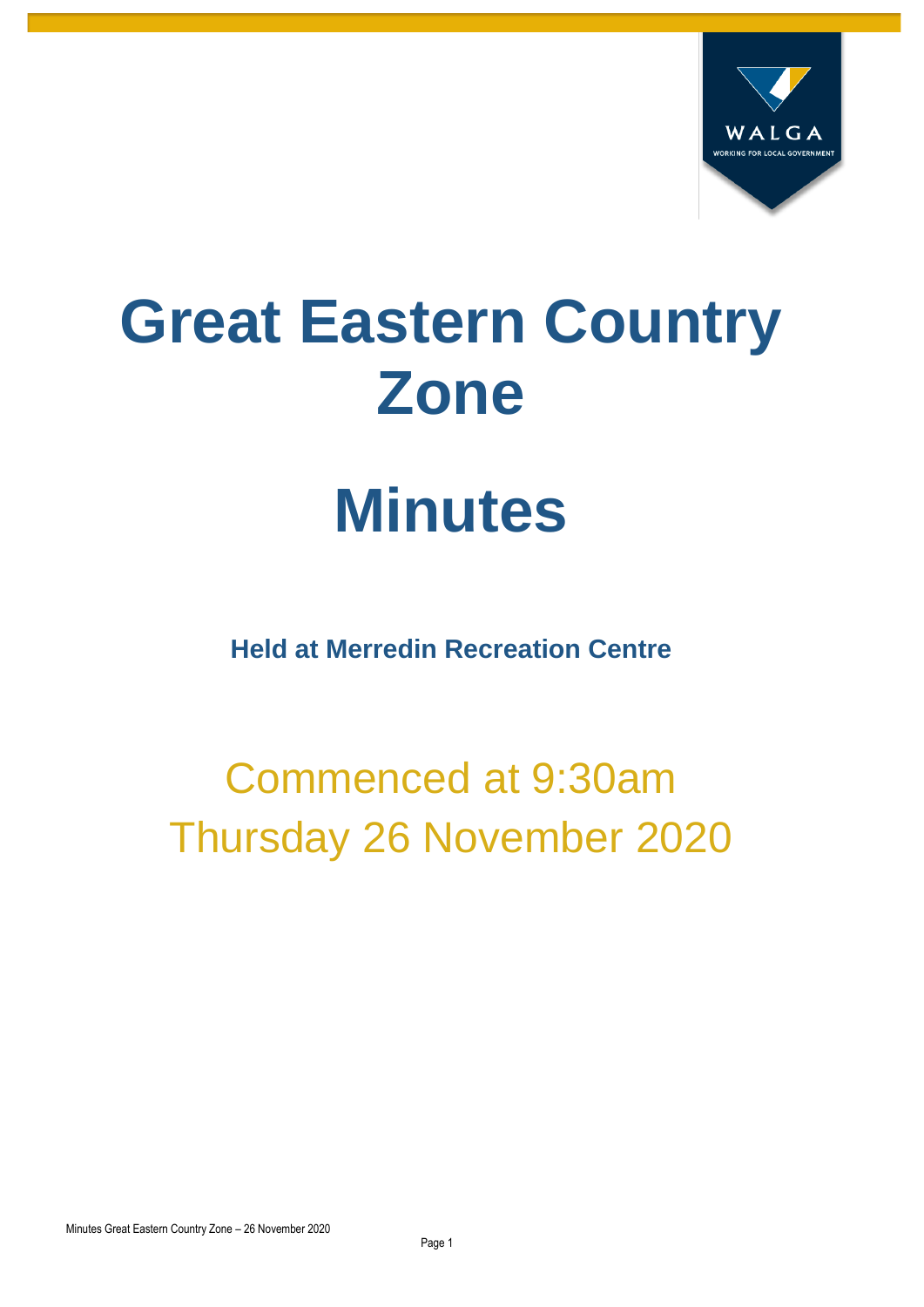#### **Table of Contents**

| 1.<br>2.<br>3.<br>4. |     |                                                                                        |  |
|----------------------|-----|----------------------------------------------------------------------------------------|--|
| 5.                   |     |                                                                                        |  |
|                      | 5.1 |                                                                                        |  |
|                      | 5.2 |                                                                                        |  |
| 6.                   | 6.1 | Confirmation of Minutes from the Great Eastern Country Zone meeting held Thursday      |  |
|                      | 6.2 | Business Arising from the Minutes of the Great Eastern Country Zone Meeting            |  |
|                      |     | 6.3 Confirmation of Minutes from the Great Eastern Country Zone Special Meeting of the |  |
|                      | 6.4 | Business Arising from the Minutes of the Great Eastern Country Zone Special            |  |
|                      | 6.5 | Minutes from the Great Eastern Country Zone Executive Committee Meeting held           |  |
|                      | 6.6 | Business Arising from the Minutes of the Great Eastern Country Zone Special            |  |
| 7.                   |     |                                                                                        |  |
|                      | 7.1 |                                                                                        |  |
|                      | 7.2 | Cunderdin Agricultural College - Year 11 Student accommodation  10                     |  |
|                      | 7.3 |                                                                                        |  |
| 8.                   | 8.1 |                                                                                        |  |
|                      | 8.2 |                                                                                        |  |
|                      | 8.3 |                                                                                        |  |
|                      | 8.4 |                                                                                        |  |
| У.                   |     | WESTERN AUSTRALIAN LOCAL GOVERNMENT ASSOCIATION (WALGA)                                |  |
|                      | 9.1 |                                                                                        |  |
|                      | 9.2 |                                                                                        |  |
|                      | 9.3 | Review of WALGA State Council Agenda - Matters for Decision 20                         |  |
|                      | 9.4 | Review of WALGA State Council Agenda - Matters for Noting / Information  22            |  |
|                      | 9.5 |                                                                                        |  |
|                      | 9.6 |                                                                                        |  |
|                      | 9.7 |                                                                                        |  |
| 10.                  |     |                                                                                        |  |
| 11.                  |     | 11.1 Department of Local Government, Sport and Cultural Industries  24                 |  |
|                      |     |                                                                                        |  |
|                      |     |                                                                                        |  |
| 12.                  |     |                                                                                        |  |
| 13.                  |     |                                                                                        |  |
| 14.<br>15.           |     |                                                                                        |  |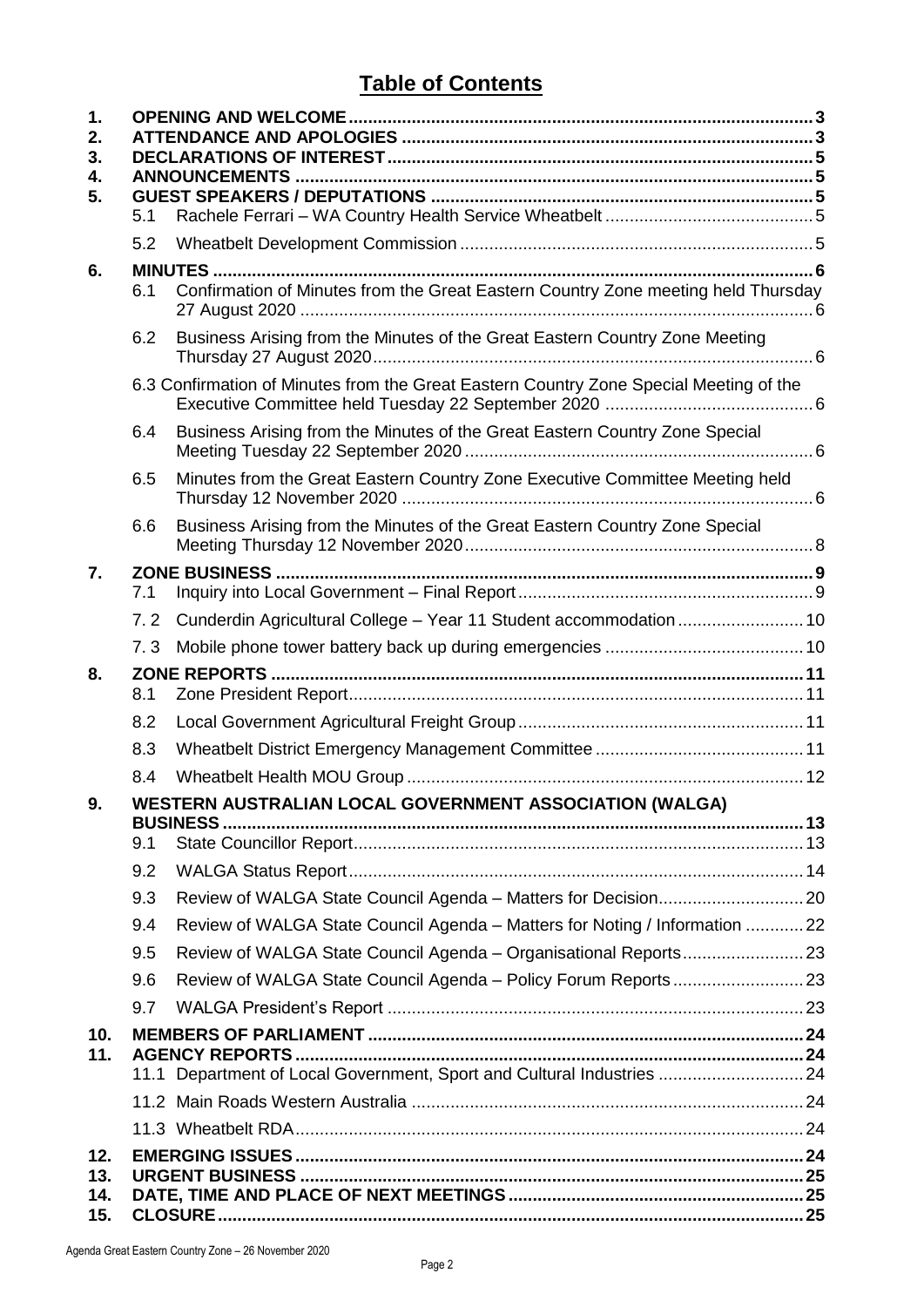## **Great Eastern Country Zone**

**Meeting was held at Merredin Recreation Centre Commenced at 9.30am, Thursday 26 November 2020**

## <span id="page-2-1"></span><span id="page-2-0"></span>**Minutes**

#### **1. OPENING AND WELCOME**

#### **2. ATTENDANCE AND APOLOGIES**

| <b>Shire of Bruce Rock</b>     | President Cr Stephen Strange                                     |
|--------------------------------|------------------------------------------------------------------|
|                                | Cr Ramesh Rajagopalan                                            |
|                                | Mr Darren Mollenoyux Chief Executive Officer non-voting delegate |
| <b>Shire of Cunderdin</b>      | <b>Cr Alison Harris</b>                                          |
|                                | Mr Stuart Hobley Chief Executive Officer non-voting delegate     |
| <b>Shire of Dowerin</b>        | Cr Darrel Hudson                                                 |
| <b>Shire of Kellerberrin</b>   | <b>President Cr Rodney Forsyth</b>                               |
|                                | Mr Raymond Griffiths Chief Executive Officer non-voting delegate |
| <b>Shire of Kondinin</b>       | Ms Mia Maxfield Chief Executive Officer non-voting delegate      |
| <b>Shire of Koorda</b>         | <b>President Cr Jannah Stratford</b>                             |
|                                | Mr Darren Simmons Chief Executive Officer non-voting delegate    |
| <b>Shire of Merredin</b>       | <b>President Cr Julie Flockart</b>                               |
|                                | Mr Mark Dacombe Chief Executive Officer non-voting delegate      |
| <b>Shire of Mount Marshall</b> | Mr John Nuttall Chief Executive Officer non-voting delegate      |
| <b>Shire of Narembeen</b>      | President Cr Rhonda Cole - Chair                                 |
|                                | Cr Alan Wright - Deputy                                          |
|                                | Cr Warren Milner - Observer                                      |
| <b>Shire of Nungarin</b>       | Cr Gary Coumbe                                                   |
|                                | Cr Eileen O'Connell                                              |
|                                | Mr Leonard Long Chief Executive Officer non-voting delegate      |
| <b>Shire of Tammin</b>         | <b>Cr Glenice Batchelor</b>                                      |
|                                | Mr Neville Hale Chief Executive Officer non-voting delegate      |
|                                |                                                                  |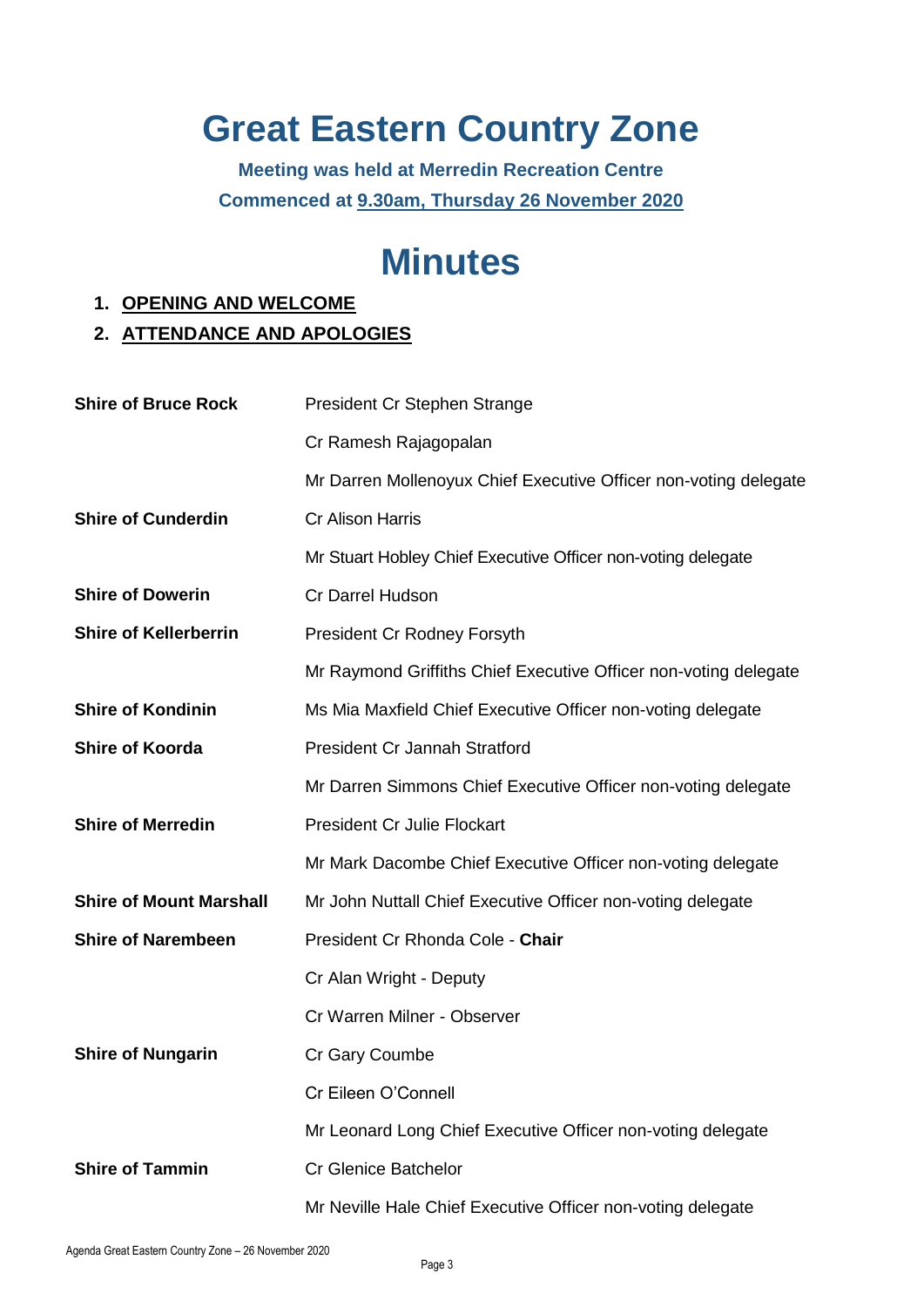| <b>Shire of Trayning</b>    | Cr Geoff Waters                                              |  |  |
|-----------------------------|--------------------------------------------------------------|--|--|
|                             | Ms Leanne Parola Chief Executive Officer non-voting delegate |  |  |
| <b>Shire of Westonia</b>    | President Cr Karin Day                                       |  |  |
|                             | Mr Jamie Criddle Chief Executive Officer non-voting delegate |  |  |
| <b>Shire of Wyalkatchem</b> | <b>President Cr Quentin Davies</b>                           |  |  |
|                             | Mr Peter Klein Chief Executive Officer non-voting delegate   |  |  |
| <b>Shire of Yilgarn</b>     | Cr Bryan Close                                               |  |  |
|                             | Mr Peter Clarke Chief Executive Officer non-voting delegate  |  |  |

#### **WALGA Representatives:**

Tony Brown, Executive Manager Governance & Organisational Services Garry Middle, Acting Environment Policy Manager Naoimh Donaghy, Governance and Organisational Services Officer

#### **Guests:**

Rachele Ferrari, Acting Regional Director, WA Country Health Service Wheatbelt Rob Cossart, Wheatbelt Development Commission, CEO Mandy Walker, Director Regional Development, RDA Wheatbelt Mike Roberts, Regional Manager, Goldfields and Agriculture Region, Water Corporation Jennifer Collins Regional Manager Wheatbelt - Department of Local Government, Sport and Cultural Industries Julie Knight, Principal Strategy Officer, Department of Local Government, Sport and Cultural Industries Craig Manton, Main Roads WA

Kathleen Brown, Electorate Officer, Mia Davies MLA Office

#### **Apologies:**

| Shire of Cunderdin             | Cr Dennis Whisson                                             |
|--------------------------------|---------------------------------------------------------------|
| Shire of Dowerin               | Cr Adam Metcalf                                               |
|                                | Ms Rebecca McCall Chief Executive Officer non-voting delegate |
| Shire of Kellerberrin          | Cr Scott O'Neill                                              |
| Shire of Kondinin              | <b>President Cr Sue Meeking</b>                               |
|                                | Cr Bev Gangell                                                |
| Shire of Koorda                | Cr Pamela McWha                                               |
| Shire of Merredin              | Cr Mal Willis                                                 |
| <b>Shire of Mount Marshall</b> | President Cr Tony Sachse - Deputy Chair                       |
|                                | <b>Cr Nick Gillett</b>                                        |
| Shire of Mukinbudin            | <b>President Gary Shadbolt</b>                                |
|                                | <b>Cr Rod Comerford</b>                                       |
|                                | Mr Dirk Sellenger Chief Executive Officer non-voting delegate |
| Shire of Narembeen             | Cr Kellie Mortimore                                           |
|                                | Mr Chris Jackson Chief Executive Officer non-voting delegate  |
| Shire of Nungarin              | <b>President Pippa DeLacey</b>                                |
| Shire of Tammin                | Cr Tania Daniels                                              |
|                                | Mr Neville Hale Chief Executive Officer non-voting delegate   |
| Shire of Westonia              | Cr Bill Huxtable                                              |
| Shire of Wyalkatchem           | Cr Owen Garner                                                |
| Shire of Trayning              | <b>President Cr Melanie Brown</b>                             |
| Shire of Yilgarn               | President Wayne Della Bosca                                   |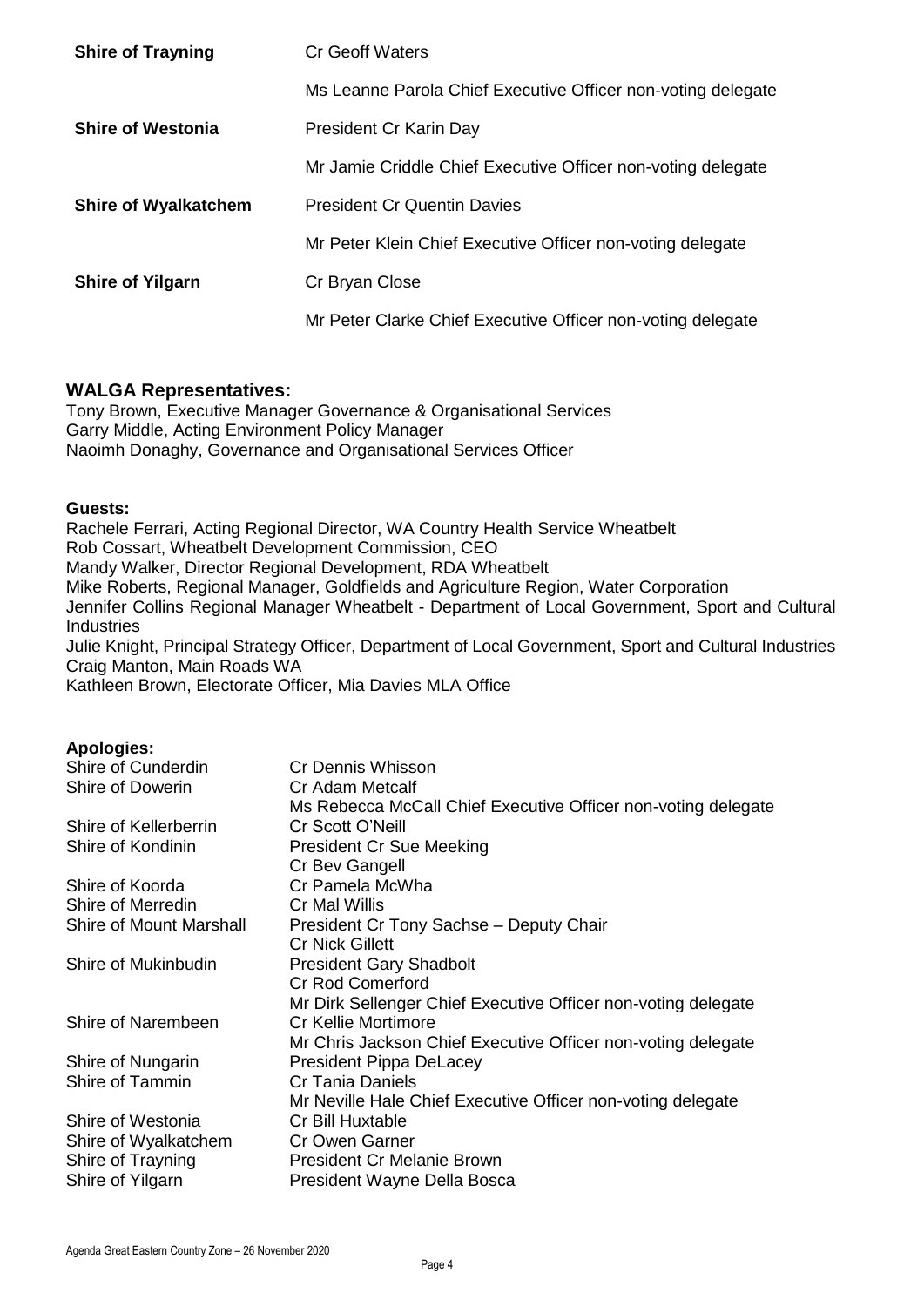Mia Davies MLA, Member for Central Wheatbelt Hon Laurie Graham MLC, Agricultural Region Hon. Martin Aldridge MLC, Agricultural Region

#### **Attachments**

The following were provided as attachments to the agenda:

- 1. Minutes Great Eastern Country Zone 27 August 2020 Special minutes 22 September
- 2. Minutes GECZ Special Executive Committee Meeting September 22 2020
- 3. Minutes GECZ Executive Committee 12 November 2020
- 4. Letter from Hon David Littleproud MP Minister for Agriculture, Drought and Emergency Management
- 5. Letter from Minister Alannah MacTiernan MLC Minister for Regional Development; Agriculture and Food; Ports
- 6. WALGA Presidents Report December 2020
- 7. Local Government Agricultural Freight Group Minutes 5 October
- 8. Wheatbelt DEMC Meeting on Wednesday, 21st October
- 9. Recovery and resilience presentation S. Blyth 21 October 2020
- 10. Pre season weather outlook Wheatbelt DEMC Oct 2020
- 11. eDoc WB COVID -19 Welfare Centre Guidelines Oct 2020
- 12. RDA Wheatbelt update

<span id="page-4-0"></span>State Council Agenda – via link: [State Council Agenda, December 2020](https://walga.asn.au/getattachment/dec003a5-2cca-4836-80a8-8868e06e4a08/Updated-Agenda-State-Council-2-December-2020.pdf)

Declarations of Interests

NIL

#### <span id="page-4-1"></span>**3. ANNOUNCEMENTS**

#### <span id="page-4-2"></span>**4. GUEST SPEAKERS / DEPUTATIONS**

#### <span id="page-4-3"></span>**4.1 Rachele Ferrari – WA Country Health Service Wheatbelt**

Rachele Ferrari, Acting Regional Director of the WA Country Health Service Wheatbelt provided a presentation on the COVID-19 Road to Recovery for the region.

Presentation attached – Attachment 1

#### <span id="page-4-4"></span>**4.2 Wheatbelt Development Commission**

Rob Cossart, Chief Executive Officer, presented the Wheatbelt Development Commissions Strategic Plan to the Zone.

Presentation attached – Attachment 2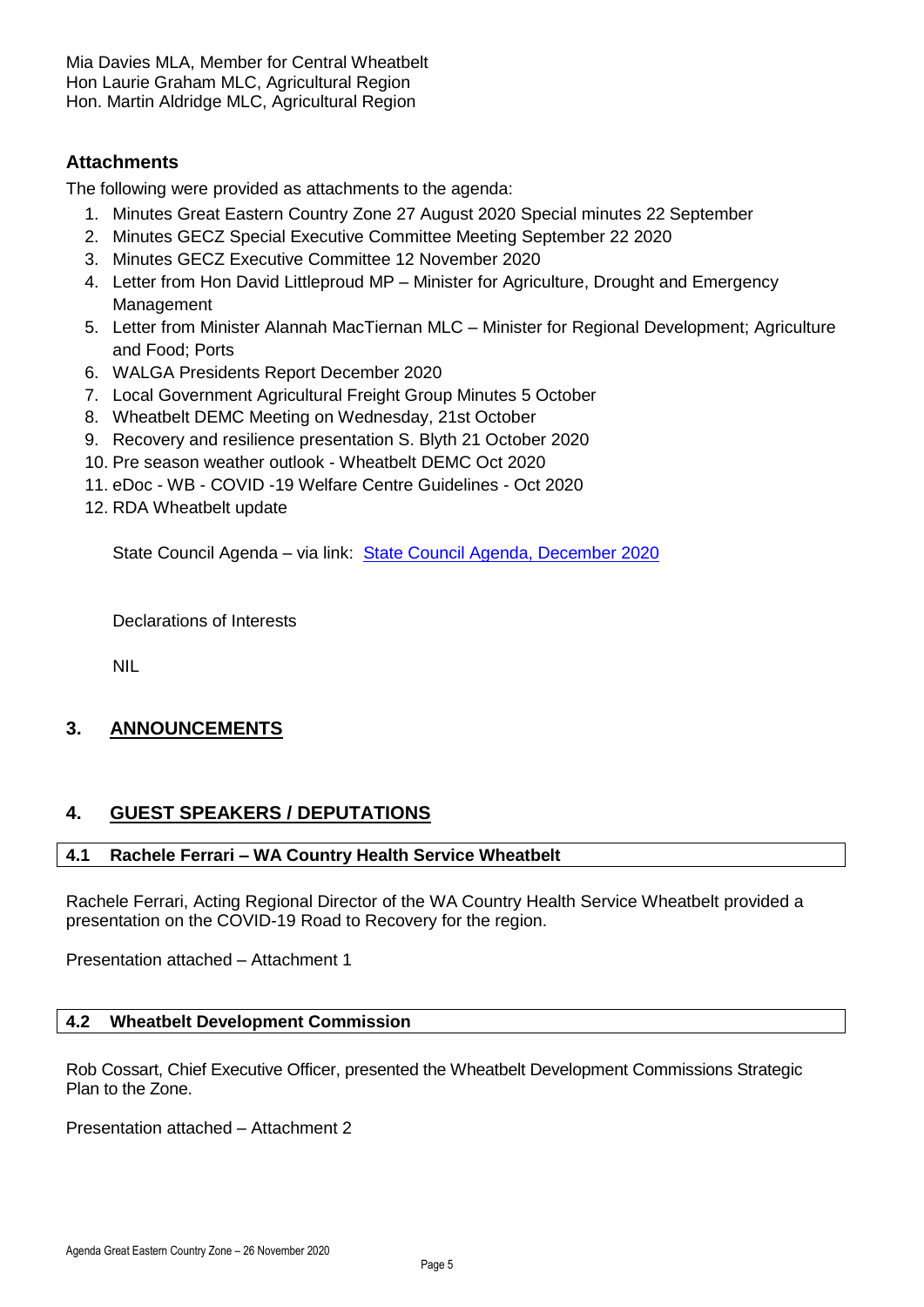#### <span id="page-5-0"></span>**5. MINUTES**

#### <span id="page-5-1"></span>**5.1 Confirmation of Minutes from the Great Eastern Country Zone meeting held Thursday 27 August 2020**

The Minutes of the Great Eastern Country Zone meeting held on Thursday 27 August 2020 have previously been circulated to Member Councils.

#### **RESOLUTION**

**Moved: Cr Harris Seconded: Cr Rajagopalan**

**That the Minutes of the Great Eastern Country Zone meeting held Thursday 27 August 2020 are confirmed as a true and accurate record of the proceedings noting the following apology amendments made:**

**Apology**

| <b>Shire of Narembeen</b> | <b>Cr Kellie Mortimore</b> |
|---------------------------|----------------------------|
| <b>Shire of Kondinin</b>  | <b>Cr Bev Gangell</b>      |

#### **CARRIED**

#### <span id="page-5-2"></span>**5.2 Business Arising from the Minutes of the Great Eastern Country Zone Meeting Thursday 27 August 2020**

**NIL**

#### <span id="page-5-3"></span>**5.3 Confirmation of Minutes from the Great Eastern Country Zone Special Meeting of the Executive Committee held Tuesday 22 September 2020**

The Minutes of the Great Eastern Country Zone Special Executive Committee Meeting held on Tuesday 22 September 2020 are for Noting.

#### **RESOLUTION**

**Moved: Cr Waters Seconded: Cr Day**

#### **That the Minutes of the Great Eastern Country Zone Special Executive Committee meeting held Tuesday 22 September 2020 be noted.**

#### **CARRIED**

#### <span id="page-5-4"></span>**5.4 Business Arising from the Minutes of the Great Eastern Country Zone Special Meeting Tuesday 22 September 2020**

**NIL**

#### <span id="page-5-5"></span>**5.5 Minutes from the Great Eastern Country Zone Executive Committee Meeting held Thursday 12 November 2020**

The recommendations from the Executive Committee Meeting have been extracted for the Zones consideration.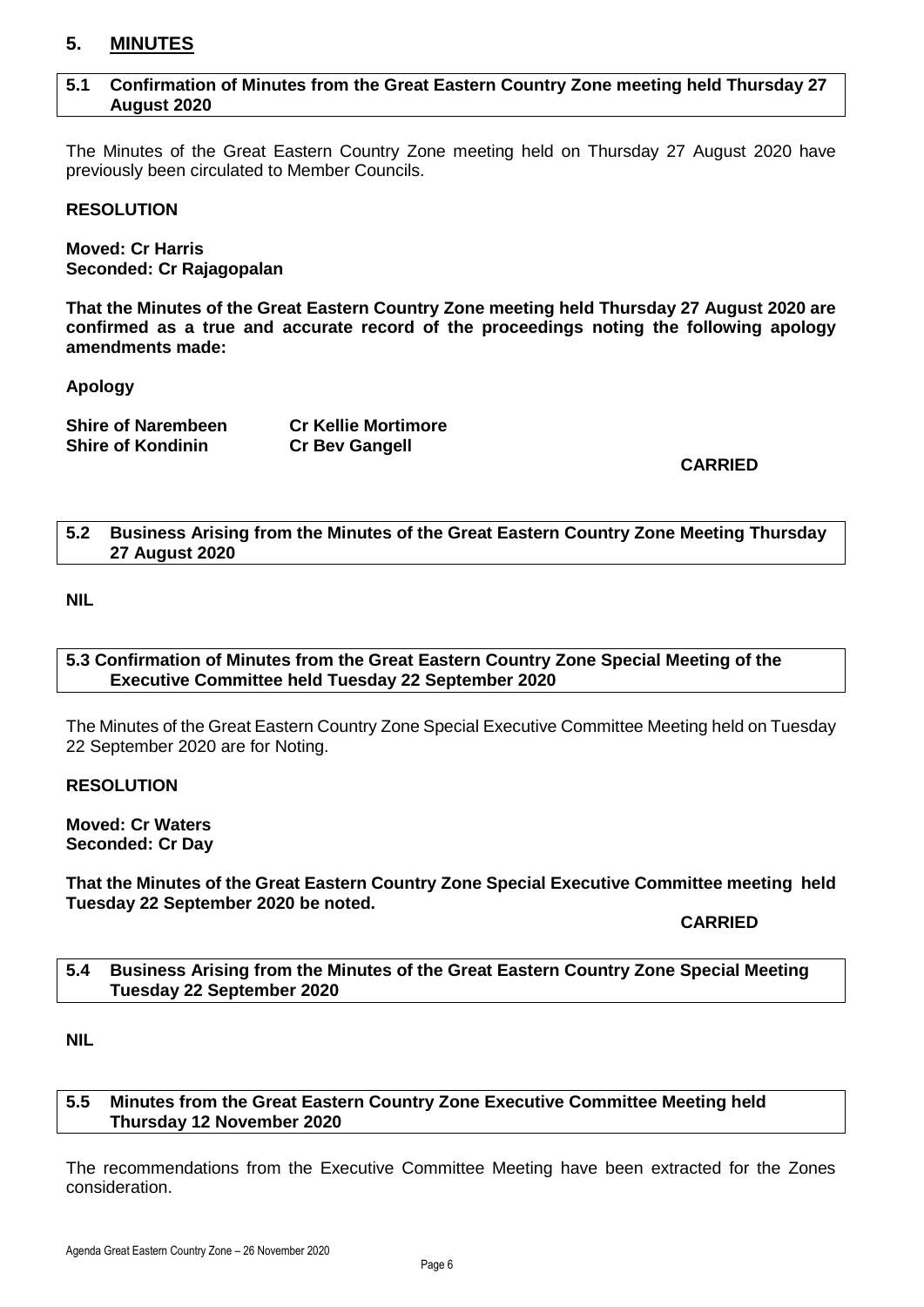#### **5.5.1 (Exec item 5.6) - Proposed Meeting Dates for 2021**

#### **BACKGROUND**

Meeting dates for the Great Eastern Country Zone's Executive Committee and Zone meetings were presented to the Committee on 12 November 2020. Dates were generally accepted with the exception of the proposed April zone date which fell on a public holiday. As a result, please see new proposed dates for the zones endorsement with the April date now falling on a Tuesday.

| <b>Zone Meeting</b><br><b>Dates</b><br><b>Monday</b> | Time              | <b>HOST COUNCIL</b>   | <b>State Council</b><br><b>Meeting Dates 2021</b> |
|------------------------------------------------------|-------------------|-----------------------|---------------------------------------------------|
| 22 February                                          | Monday            | Shire of Kellerberrin | Wednesday                                         |
| 2021                                                 | 9.30am            |                       | 3 March, 2021                                     |
| 27 April 2021                                        | Tuesday<br>9.30am | Shire of Merredin     | Wednesday<br>5 May, 2021                          |
| 28 June 2021                                         | Monday<br>9.30am  | Shire of Kellerberrin | Wednesday<br>7 July, 2021                         |
| 23 August                                            | Monday            | Shire of Merredin     | <b>Regional Meeting</b>                           |
| 2021                                                 | 9.30am            |                       | 2-3 September 2021                                |
| 22 November                                          | Monday            | Shire of Kellerberrin | Wednesday                                         |
| 2021                                                 | 9.30am            |                       | 1 December 2021                                   |

#### NOTICE OF MEETINGS **GREAT EASTERN COUNTRYZONE 2021**

The Zone Executive Committee dates are held 1.5 weeks prior to the Zone meeting, as per previous years, it is proposed that the Executive Committee meeting day remain on Thursday's.

#### **Exec Comm Meeting Dates Thursday Time HOST COUNCIL 11 February 2021 Thursday** 7.30 am **Teleconference 15 April 2021** Thursday 7.30 am **Teleconference 17 June 2021** Thursday 7.30 am **Teleconference 12 August 2021 Thursday** 7.30am Teleconference **11 November 2021 Thursday** 7.30 am Teleconference

#### NOTICE OF MEETINGS **GREAT EASTERN COUNTRYZONE EXECUTIVE COMMITTEE 2021**

*Please note WALGA's annual convention is being held September 19 & 20, 2021. Therefore all suggested meetings above will be held via teleconference.*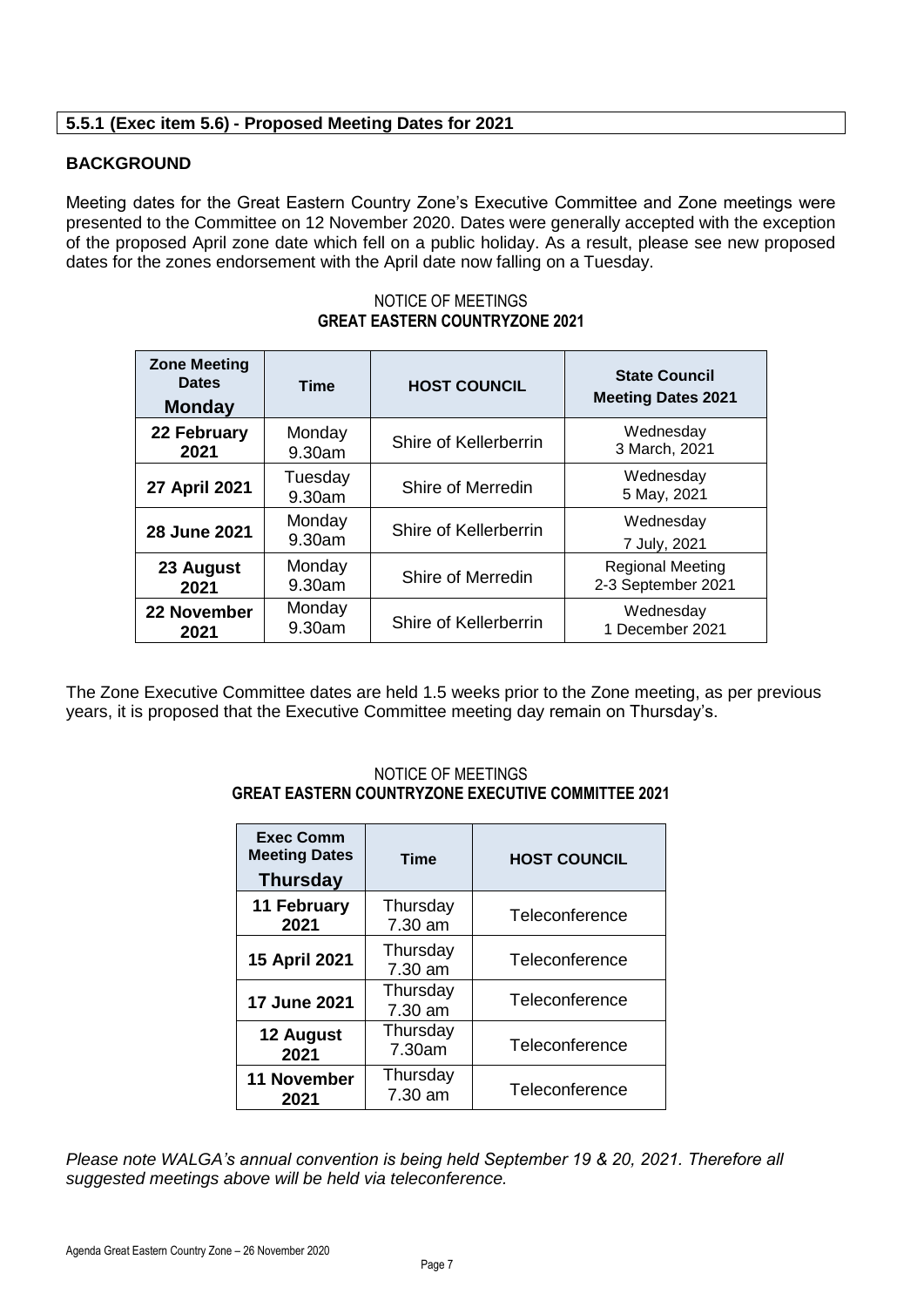#### **RESOLVED**

**That the Great Eastern Country Zone endorse the proposed dates.**

#### **Moved: Cr Forsyth Seconded: Cr Flockart**

**CARRIED**

#### **5.5.2 Minutes of the Executive Committee 12 November 2020**

#### **RESOLVED**

**That the remaining items contained in the Minutes of the Executive Committee Meeting of the Great Eastern Country Zone held 12 November 2020 be endorsed.**

#### <span id="page-7-0"></span>**5.6 Business Arising from the Minutes of the Great Eastern Country Zone Special Meeting Thursday 12 November 2020**

**NIL**

#### **5.6.1 Drought Summit Opportunity**

#### **Background:**

At the Great Eastern Country Zone meeting held 27 August 2020, the following was resolved:

#### *RESOLVED*

*That the Great Eastern Country Zone Executive Committee discuss at their next meeting the opportunity of working in collaboration with WALGA to coordinate a Summit in the near future.*

#### **Committee consideration:**

At the Special Executive Committee meeting held on 22 September 2020, the Committee discussed the Great Eastern Country Zone hosting a drought summit in February 2021 as a half day forum involving the Great Southern and Central Country Zones

The Committee resolved as follows;

#### *Resolved*

- *1. That the GECZ Executive recommend to the Great Eastern Country Zone that the Zone host a Drought Summit in February 2021(via Flying Minute).*
- *2. Subject to approval on item 1, the Zone email other Zones seeking their interest in attending.*

At the Executive Committee meeting held on 12 November, the issue was further considered as arrangements had not progressed as information was received advising of concerns in attracting any politicians for a Summit in February 2021 due to the State Election.

The Committee discussed referring this item to the Zone meeting for a broader discussion with all members and resolved as follows;

*Resolved:*

*That a Zone agenda item be proposed to further consider the merits of holding a drought summit*

#### **Comment**

The item is brought forward for the Zones consideration on whether to hold a Drought summit.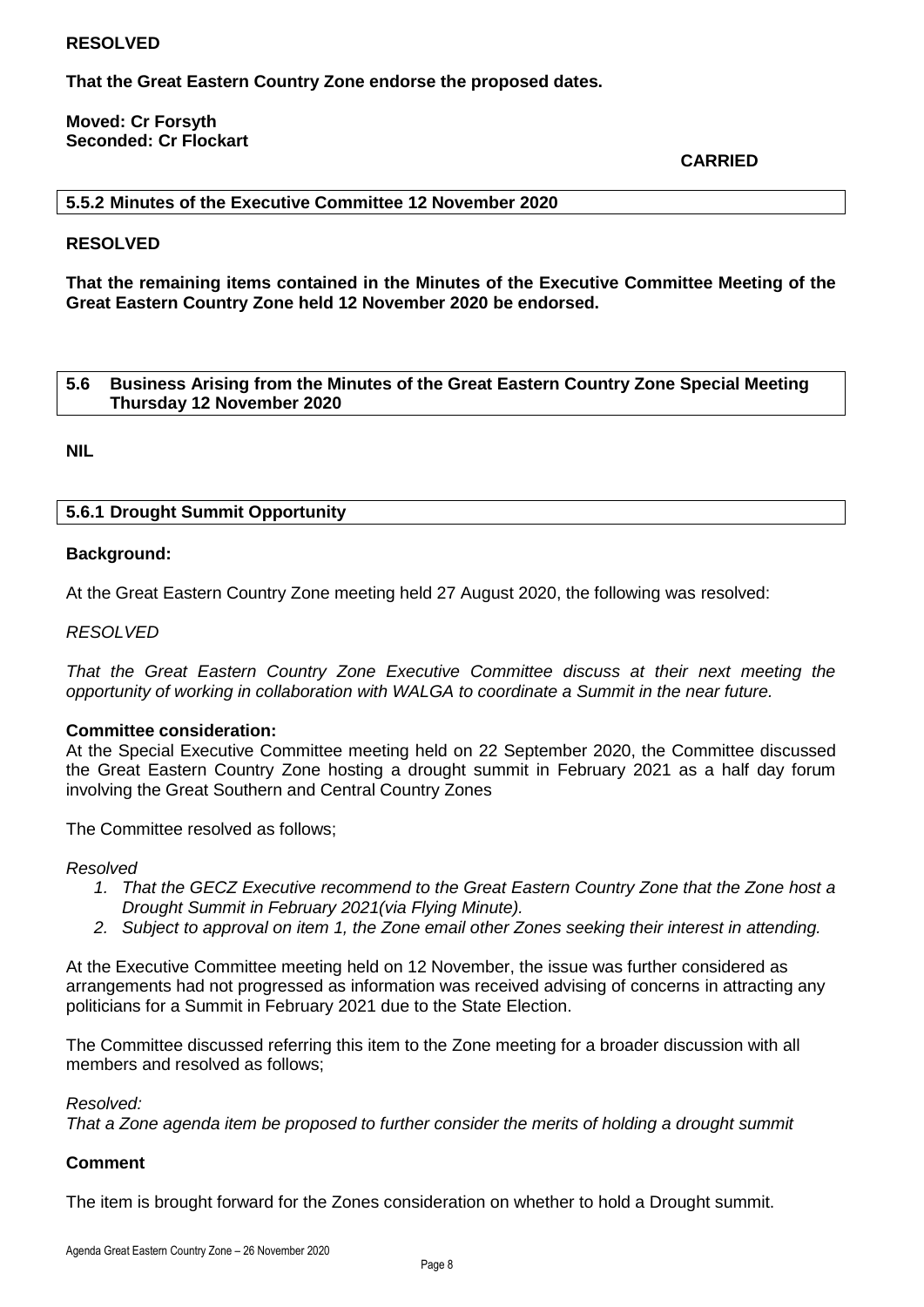To assist the following information is provided on the broader issue of Drought. The 2020 Annual General Meeting considered this issue and resolved as follows;

*That WALGA:*

- *1. Requests assistance from the Federal Minister for Agriculture, Water and Environment, to reconsider the Federal Government's approach when determining the criteria on what areas are eligible for drought assistance, and*
- *2. Requests the State Minister for Agriculture and Food to reconsider the State Government approach of not assisting with the drought situation, and if the State cannot help under their Water Deficiency Program that is implemented to cart water, then an alternative assistance package be considered.*

The above motion is consistent with the State Council resolution of March 2020, requesting WALGA, in consultation with ALGA, to liaise with the WA State Government Ministers for Water, Agriculture and Environment to provide a coordinated holistic response in respect to the ongoing drying climate issues and access to the Drought Communities Funding Program. RESOLUTION 37.1/2020

WALGA has written to the Federal Minister for Agriculture, Water and Environment and a favourable response has been received in respect to the On-farm Emergency Water Infrastructure Rebate Scheme (the Minister announced a further \$50m for the Scheme in October 2020, with a co-contribution expected from the State) and in acknowledging sector frustration with the then Drought Communities Program Extension Program. The Minister is now focused on finalising the details of the Local Government Regional Drought Resilience Planning Program with the WA State Government. Once the details are finalised, the successful undertaking and completion of these Plans by Local Government will inform decisions about future funding allocations by the State and Commonwealth.

Correspondence was also sent to the Western Australian State Minister for Agriculture and a positive response to reviewing the matter has been received, with the Minister committing to work with the Minister for Water to ensure that Local Governments optimally benefit from the Future Drought Fund, and that DPIRD and DWER will continue to work closely with WALGA to seek solutions to improve drought resilience throughout the state.

WALGA's Acting Policy Manager Environment, Garry Middle will be attending this meeting to assist with discussion.

#### ZONE DISCUSSION

The zone discussed that a drought summit is not advantageous at this point in time, the Zone will revisit at a later date.

#### **RESOLUTION**

**That the Zone defer consideration of a Drought Summit at this point in time and retain a 'watching brief' on issues associated with drought funding.**

#### <span id="page-8-0"></span>**6. ZONE BUSINESS**

#### <span id="page-8-1"></span>**6.1 Inquiry into Local Government – Final Report**

By Tony Brown, Executive Officer

Correspondence has been received from the Office of the Legislative Council Committee of Western Australia extending their thanks to the Great Eastern Country Zone of WALGA for assistance with its Inquiry into Local Government - [Please see report.](https://www.parliament.wa.gov.au/Parliament/commit.nsf/(Report+Lookup+by+Com+ID)/D0945E0944747068482585EA001F7481/$file/lo.lgi.200922.rpf.001.xx.002.002.pdf)

#### **Noted**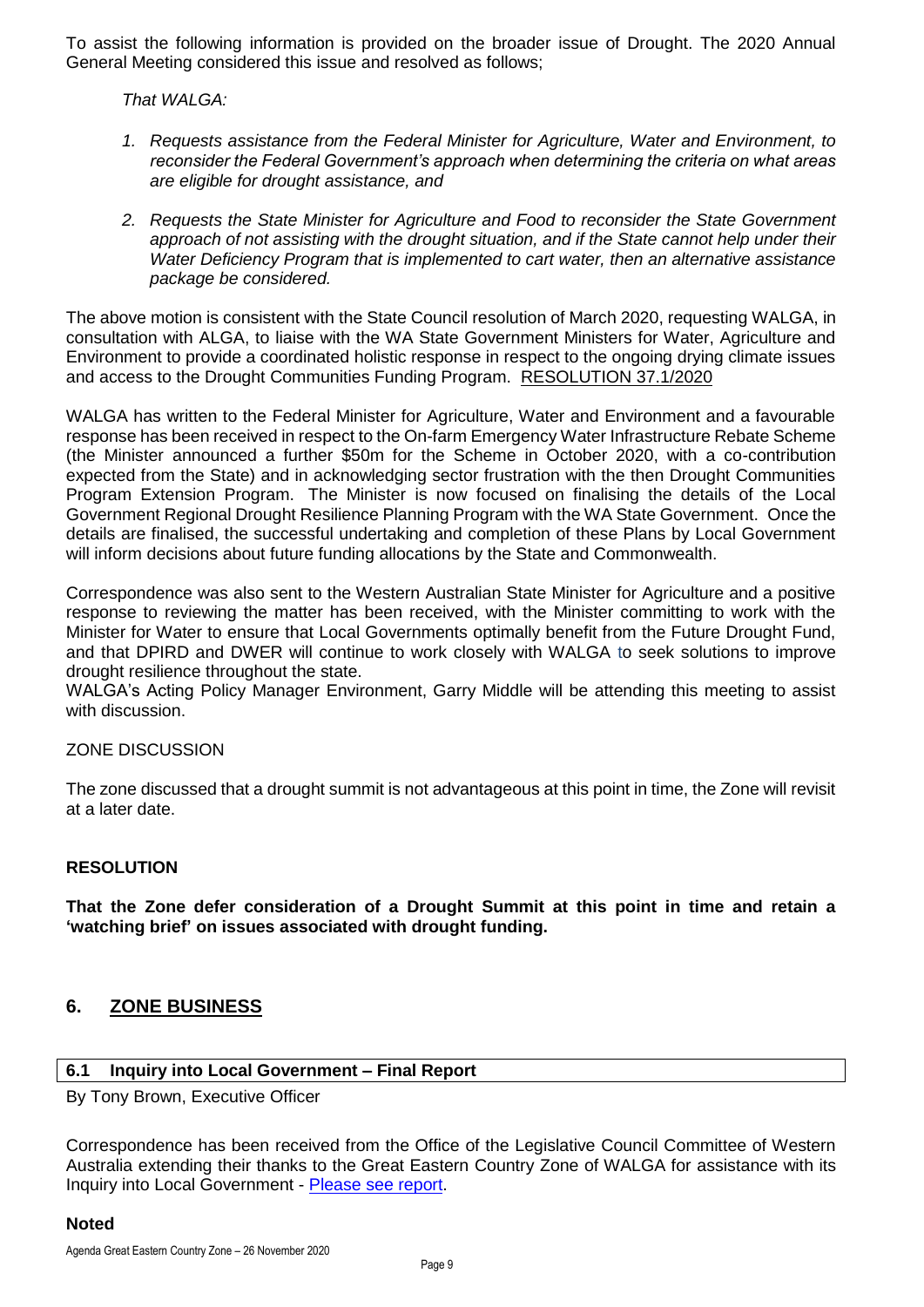#### <span id="page-9-0"></span>**6. 2 Cunderdin Agricultural College – Year 11 Student accommodation**

The Great Eastern Country Zone earlier this year resolved as follows;

*That the Great Eastern Country request the State Government provide funding assistance through the Business Case for infrastructure upgrades to the accommodation at the Cunderdin Agricultural College to address the oversubscription of students that will continue to support the Government in achieving its targets or regional prosperity and regional job creation.* 

Correspondence was sent to the Hon Sue Ellery, Minister for Education and Training. The Minister has responded as per the following;

*Thank you for your letter dated 16 July 2020, advising of the support of the Great Eastern Country Zone for the upgrade of the residential accommodation at the WA College of Agriculture - Cunderdin.*

*The college has a long history of providing a high standard of agriculture and trade education and is continuing to attract interest from prospective students. As noted in*

*your letter, each college has an overall cap, determined by the capacity of the farm enterprises to deliver appropriate educational experiences for students, and the*

*residential accommodation needs to align with this capacity. The Department of Education is aware that the WA College of Agriculture - Cunderdin*

*is a sought-after college. The Department is working with the college to prepare a Business Case and this will be considered when future capital works programs are compiled.*

*Thank you for bringing this matter to my attention.*

#### **Noted**

#### <span id="page-9-1"></span>**6.3 Mobile phone tower battery back up during emergencies**

#### **Background**

Nick Sloan (WALGA CEO), Joanne Burges (WALGA Intergovernmental Relations and Risk) and Cr Stephen Strange met with Senator Dean Smith and Mark Thompson, Corporate Affairs Manager and Boyd Brown, WA Regional General Manager representing Telstra on Thursday 24 September, 2020.

The Senator had called the meeting as a follow up to our meeting of 22 July, 2020 when the Association assisted by Cr Stephen Strange, escalated the matter to the Commonwealth level via three fronts, Hon Melissa Price MP, Hon Mark Coulton MP and the Senator.

Telstra acknowledged that issues occur around 'unplanned' outages (as experienced in emergency situations) and that energy providers (Western Power and Horizon Power) should also be at the table to address this issue along with future proofing solutions.

Further, Telstra spoke of the Commonwealth's 'hardening' grant funding program (funded via Mobile Black Spot Funding), at which time we were able to outline some of the limitations of the fund.

Acknowledged one of the gaps is between the battery back–up 'going down' and the technician arriving.

Further, it was acknowledged that Telstra had distributed a 'Notifications' Fact Sheet as an outcome to previous advocacy by Zones and WALGA. (Currently notifications of 'planned' outages are going directly to the Local MP and the affected Local Governments).

Solutions discussed included but were not limited to:

 Investigating the actual 'cost' and options of a battery backup replacement and maintenance program to ensure longer back –up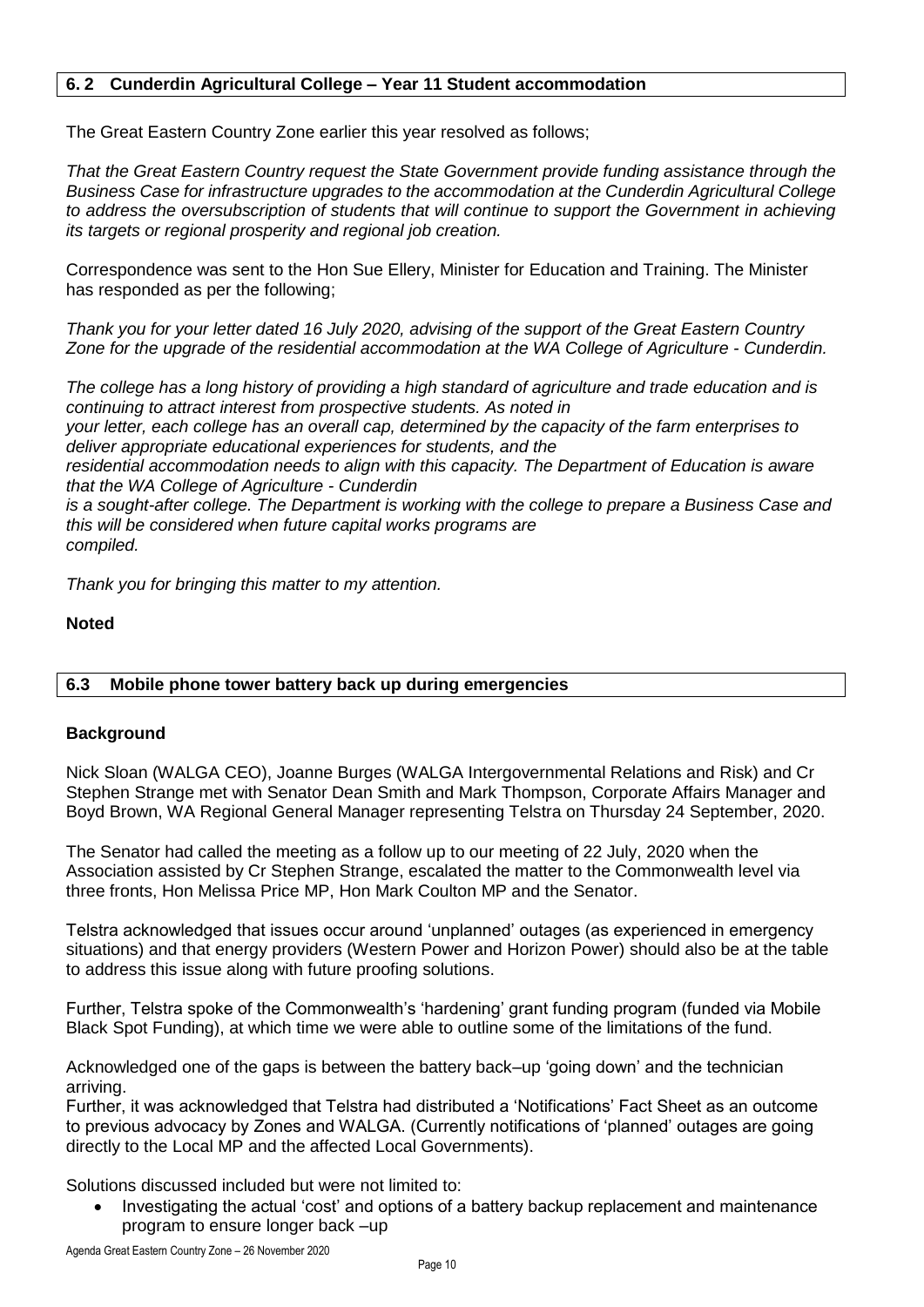- Investigating 'local' options and training for technicians
- Including Western Power and Horizon Power to seek a collaborative approach to both short term solutions and innovative solutions for the long term e.g. Gen Set/Solar/ Battery combination

Outcomes of the meeting included:

- The Senator to write to the Telstra CEO outlining the specific nuances and needs of Western Australia
- The Senator will write to the SEMC to encourage this matter as a standing item, suggesting Telstra, Western Power and Horizon Power attendance to seek a collaborative solution
- The Telstra WA Regional General Manager, Boyd Brown and WALGA CEO, Nick Sloan to meet in the near future to progress solution seeking options for the short, medium and long term

It was acknowledged that many of the options were currently prohibitive from a cost perspective, although the discussions did identify some options that could be explored further. Where cost was seen as an issue, it was agreed that this should not limit investigating what is possible and to explore funding options that could be available now and into the future.

Most importantly, there is a commitment to keep exploring options.

**Cr Strange updated the Zone on a conversation held with Richard Burnell, Department of Fire and Emergency Services. This issue has been elevated to the State Emergency Movement Committee (SEMC) and Emergency Services. Richard Burnell has requested to present at the next zone meeting.** 

#### <span id="page-10-1"></span><span id="page-10-0"></span>**7. ZONE REPORTS**

#### **7.1 Zone President Report**

*By Cr Rhonda Cole*

#### **RESOLVED**

#### **That the Zone President's Report be received.**

#### <span id="page-10-2"></span>**7.2 Local Government Agricultural Freight Group**

#### *By Cr Julie Flockart*

Cr Julie Flockart provided her report to the Zone. Minutes of the 5 October Local Government Agricultural Freight Group were attached with the Agenda.

#### ZONE DISCUSSION

The Zone Chair acknowledged the work carried out by former Cr Ricky Storer from the Shire of Koorda, President Cr Katrina Crute, Shire of Bookton and Garrick Yandle, CEO Shire of Kulin, for their efforts in respect the Wheatbelt Freight Route Project.

#### **RESOLVED**

#### **That the Local Government Agricultural Freight Group Report be received.**

#### <span id="page-10-3"></span>**7.3 Wheatbelt District Emergency Management Committee**

#### *By Cr Tony Sachse*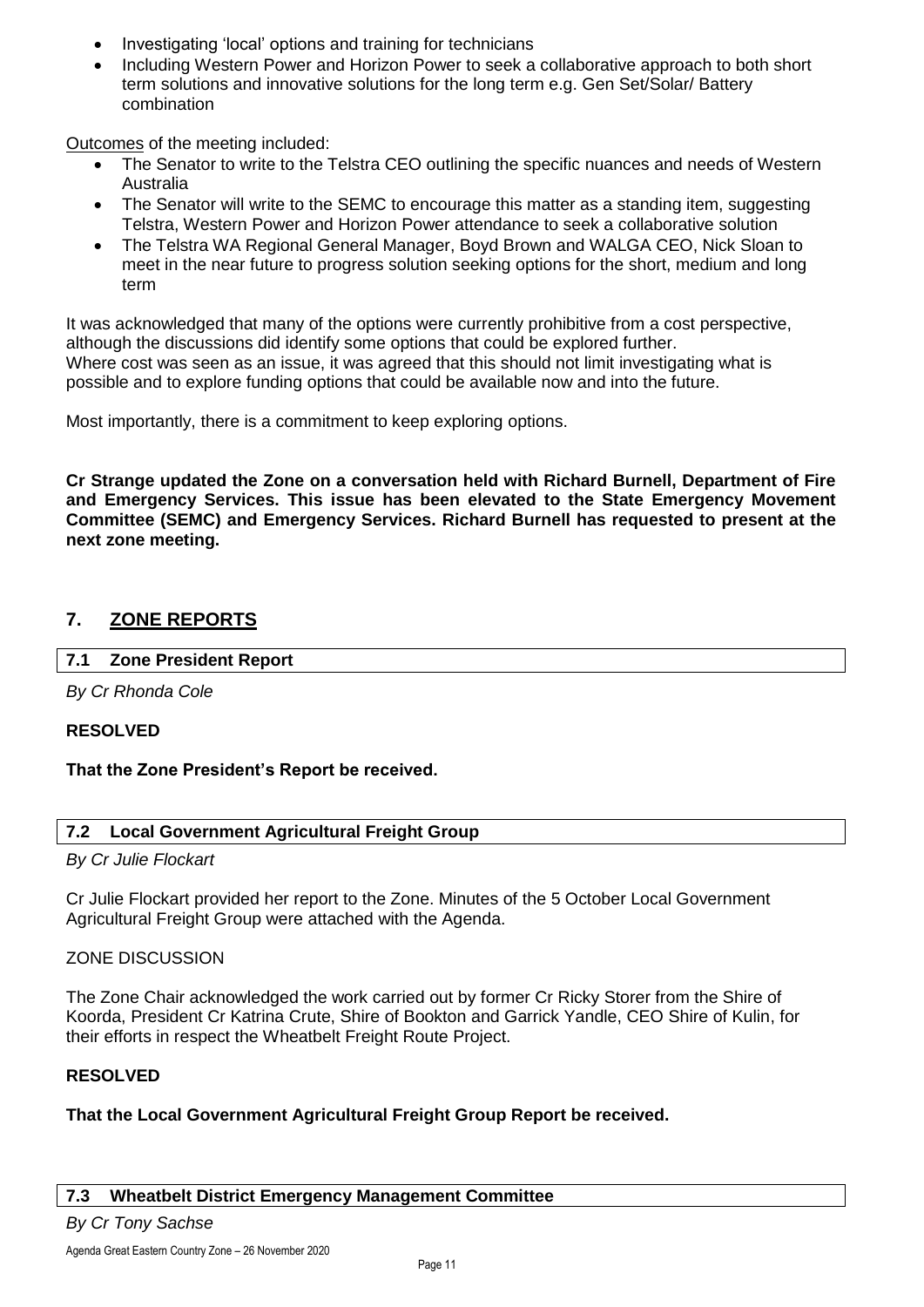The Minutes of the Wheatbelt DEMC Meeting on Wednesday, 21<sup>st</sup> October were attached. There were three quest speakers.

- (1) "State Recovery Coordination" by Suzanne Blyth DFES. Presentation was attached.
- (2) "Pre-Season Weather Outlook" by Gianni Golangelo BOM/DFES. Presentation was attached.
- (3) "Effect of Power Outages on Telstra Infrastructure" by Dan Clements. Note item 2.3 in **Minutes**

Evacuation Centres and COVID-19 was discussed in a presentation from Ant Sadler (DFES). Since that meeting, the Department of Communities has sent out an eDoc relating to COVID-19 – Welfare Centre Guidelines (Oct 2020). The Operational Area Support Group (OASG) recommends discussion at LEMC level on Evacuation Centres relating to COVID-19 precautions before a response team from the DoCs arrives. I have attached this eDOC with this report, but you should already have received it through your LEMC's correspondence.

Please also note that if there are people self-isolating due COVID-19, and they need to leave due to Advice, Watch and Act or an Emergency Warning, then they should travel to a safe place (preferably a relative's residence), and contact WA Police. This detail of this is documented in the eDOC.

I have reported to the OASG Wheatbelt that smaller Local Government's do not have the resources to meet the precautions in the eDOC. Larger LGA's may be able to achieve this. Once the Department of Communities arrive then they will have the necessary resources. However, we are talking in the period where the evacuation centre is being set up and starting to receive people.

There will be a Wheatbelt Human Services Managers Forum Meeting on Thursday, 19th November 2020. Agenda topics include the Wheatbelt Education Engagement Plan (WEEP), CRTAFE Digital Skills Training Needs Survey, Early Years Working Party, Community Awareness Working Party and Education Engagement. I am currently representing Local Government on this Committee so if there is any feedback on these or other related topics please contact me.

Reports on the progress of the Wheatbelt DEMC were attached with the Agenda.

#### **RESOLUTION**

**Moved: Cr Davis Seconded: Cr Waters**

**That the Wheatbelt District Emergency Management Committee Report and attachments be received.**

**CARRIED**

#### <span id="page-11-0"></span>**7.4 Wheatbelt Health MOU Group**

*By Cr Glenice Batchelor*

Cr Batchelor reported on the Wheatbelt Health MOU at the meeting.

#### **RESOLVED**

**Moved: Cr Waters Seconded: Cr Harris**

#### **That the Wheatbelt Health MOU Group Report be received.**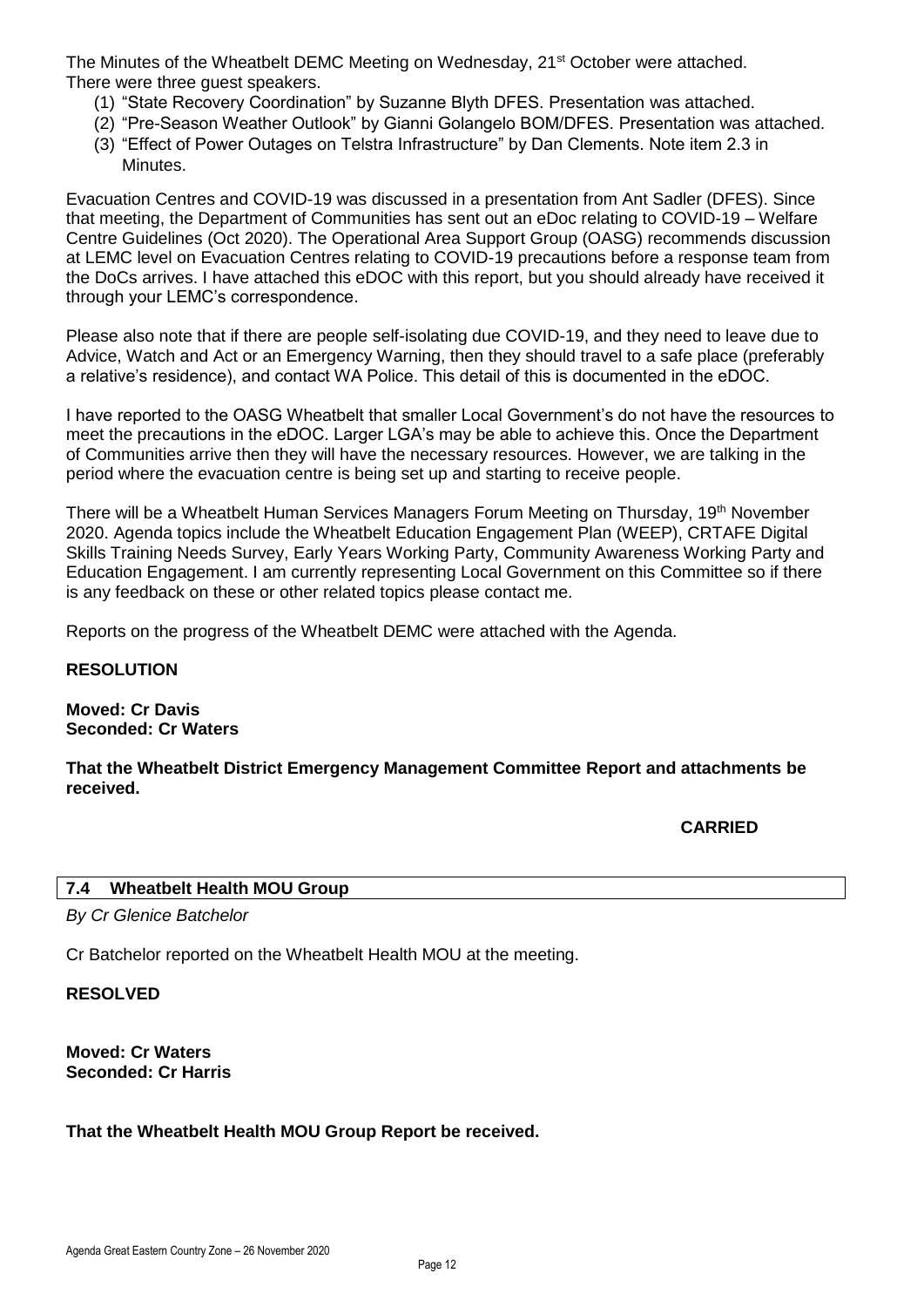#### <span id="page-12-0"></span>**8. WESTERN AUSTRALIAN LOCAL GOVERNMENT ASSOCIATION (WALGA) BUSINESS**

#### <span id="page-12-1"></span>**8.1 State Councillor Report**

#### *Cr Stephen Strange*

Cr Strange advised that a Special Meeting of State Council was held in early November and endorsed WALGA's new Corporate Strategy 2020-2025.

The development of WALGA's strategic plan has been an involved and significant process throughout this calendar year incorporating input from State Council, executive team and staff, a sample of members at senior levels, and external stakeholders including Directors General and other senior public servants.

The strategy identifies five key strategic themes:

- Advocating and facilitating sector policy and solutions
- Delivering member-centric, quality services
- Financial sustainability
- Contemporary systems
- Agile workforce

WALGA's annual convention will be moved for 2021 to the Crown Perth Plaza and will be held in mid-September. WALGA listened to the feedback from Delegates at the 2020 AGM held recently.

There was a cancellation fee required to break the contract from the Perth Convention and Exhibition Centre and Tony Brown will advise the Zone on this cost via e-mail following the meeting.

#### **RESOLUTION**

**Moved: Cr Forsyth Seconded: Cr Wright**

#### **That the State Councillor Report be received**

**CARRIED**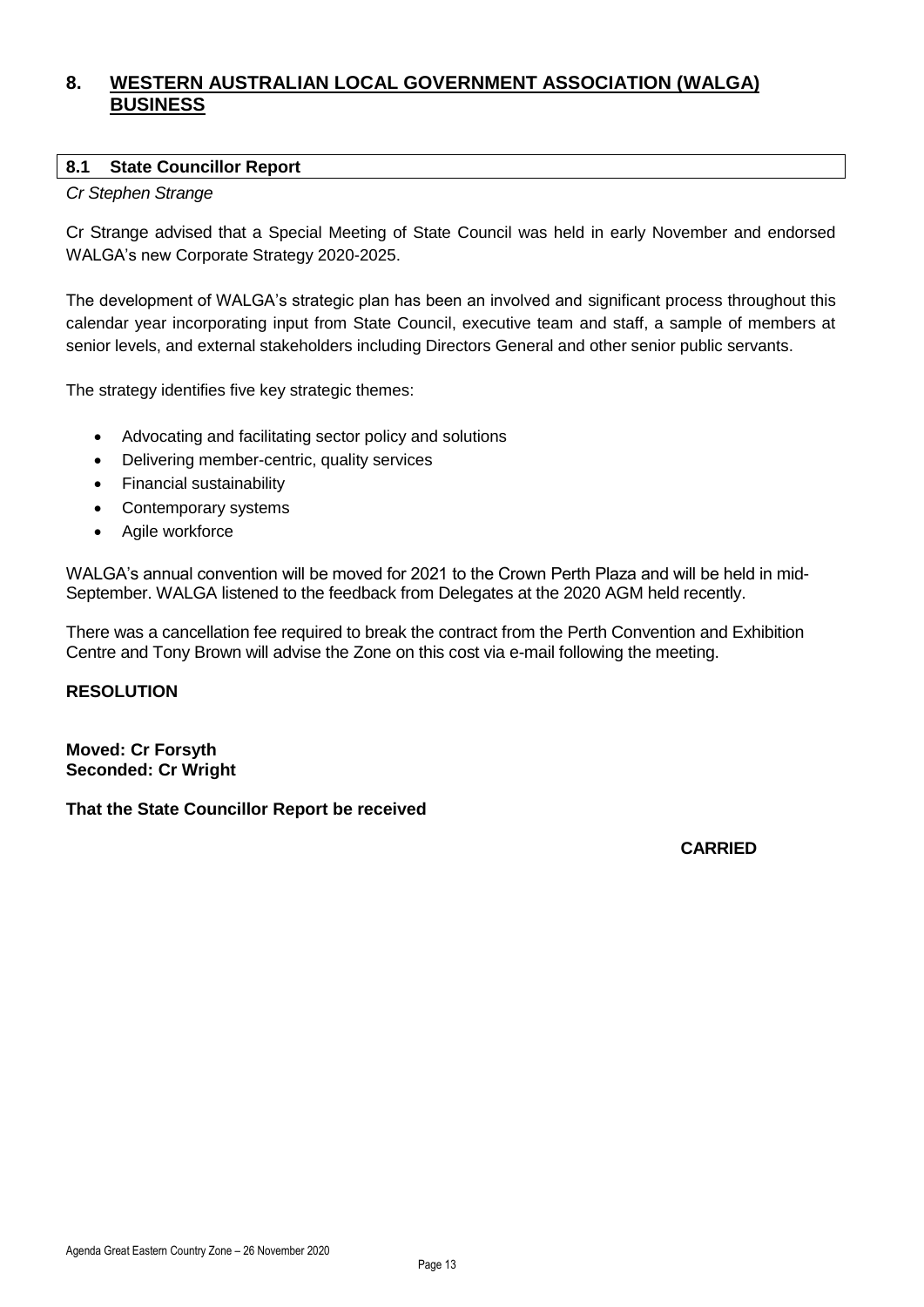#### **8.2 WALGA Status Report**

*By Tony Brown, Executive Officer*

#### **BACKGROUND**

Presenting the Status Report for August 2020 which contains WALGA's responses to the resolutions of previous Zone Meetings.

### **GREAT EASTERN COUNTRY ZONE STATUS REPORT August 2020**

<span id="page-13-0"></span>

| <b>Zone</b>            | <b>Agenda Item</b>                                                                     | <b>Zone Resolution</b>                                                                                                                                                                                           | <b>WALGA Response</b>                                                                                                                                                                                                                                                                                                                                                                                                                                                                                                                                                                                                                                                                                                                                                                                                                                                                                                                                                                                                                                                                                                                                                                                                                    | <b>Update</b> | <b>WALGA Contact</b>                                                                                                         |
|------------------------|----------------------------------------------------------------------------------------|------------------------------------------------------------------------------------------------------------------------------------------------------------------------------------------------------------------|------------------------------------------------------------------------------------------------------------------------------------------------------------------------------------------------------------------------------------------------------------------------------------------------------------------------------------------------------------------------------------------------------------------------------------------------------------------------------------------------------------------------------------------------------------------------------------------------------------------------------------------------------------------------------------------------------------------------------------------------------------------------------------------------------------------------------------------------------------------------------------------------------------------------------------------------------------------------------------------------------------------------------------------------------------------------------------------------------------------------------------------------------------------------------------------------------------------------------------------|---------------|------------------------------------------------------------------------------------------------------------------------------|
| <b>Great Eastern C</b> | 2019 June 27<br>Zone Agenda Item 12.1<br>Government Regional<br><b>Officer Housing</b> | That the Zone request WALGA to advocate on the<br>impact of Government Regional Officer Housing<br>on retaining public sector professionals (Doctors,<br>nurses, teachers) in the Great Eastern Country<br>Zone. | In May 2019, the McGowan Government deferred a planned<br>increase to GROH rents in 2019-20. The next increase of \$30pw<br>was due to come into effect 1 July 2019.<br>https://www.mediastatements.wa.gov.au/Pages/McGowan/2019<br>/05/McGowan-Government-temporarily-defers-increase-to-<br>GROH-rents.aspx<br>WALGA notes and includes the Zones Recommendation in its<br>advocacy for GROH and greater service support for regional and<br>remote Western Australian Local Governments, acknowledging<br>the importance of this topic in the coming months.<br>WALGA has been advised by WAPOL and the relevant State<br>Government agency who confirm the rental freeze to GROH<br>properties will remain until the completion of the review of the<br>GROH Tenant Rent Setting Framework. Further work has been<br>done in strengthening the partnerships between WAPOL officers<br>and key Local Government officers in specified areas of<br>concerns.<br>Department of Communities modelling and draft ERC proposal<br>has been elevated within the Department. The Director General<br>has called for a working group to be established to include<br>representatives from GROH, of which the TSRF review will be<br>included. | Ongoing       | <b>Joanne Burges</b><br>A/Executive Manager,<br><b>Strategy, Policy and</b><br>Planning<br>jburges@walga.asn.au<br>9213 2018 |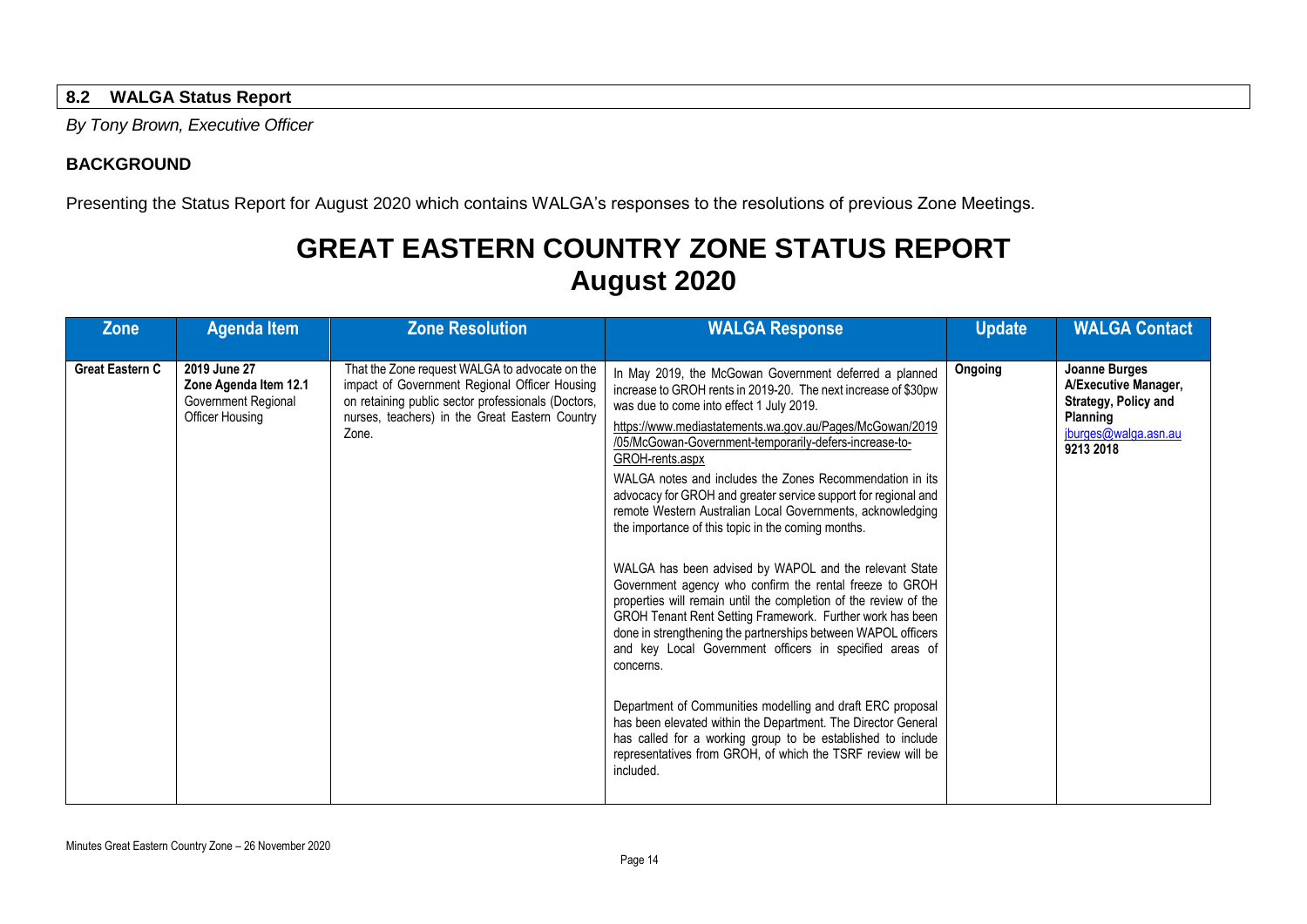|                        |                                                                                                   |                                                                                                                                                                                  | In July 2020 WALGA wrote to the Director General at the<br>Department of Communities seeking a response to WALGA<br>State Council July resolution:                                                                                                                                                                                                                                                                                                                                                                                                                                                                     |         |                                                                           |
|------------------------|---------------------------------------------------------------------------------------------------|----------------------------------------------------------------------------------------------------------------------------------------------------------------------------------|------------------------------------------------------------------------------------------------------------------------------------------------------------------------------------------------------------------------------------------------------------------------------------------------------------------------------------------------------------------------------------------------------------------------------------------------------------------------------------------------------------------------------------------------------------------------------------------------------------------------|---------|---------------------------------------------------------------------------|
|                        |                                                                                                   |                                                                                                                                                                                  | That WALGA contact the Director General of the Department of<br>Housing to:                                                                                                                                                                                                                                                                                                                                                                                                                                                                                                                                            |         |                                                                           |
|                        |                                                                                                   |                                                                                                                                                                                  | Seek action and acknowledge the extra challenges in<br>1.<br>attracting and retaining public sector staff in remote and<br>rural areas of the state                                                                                                                                                                                                                                                                                                                                                                                                                                                                    |         |                                                                           |
|                        |                                                                                                   |                                                                                                                                                                                  | 2. Immediately review and address the issue of insufficient<br>GROH housing (and the high cost of subsidised rental) for<br>public sector staff and actively seek and enter into Joint<br>Venture arrangements with Councils to address the<br>shortfall in accommodation                                                                                                                                                                                                                                                                                                                                              |         |                                                                           |
|                        |                                                                                                   |                                                                                                                                                                                  | Request that the agencies be requested to engage with<br>3.<br>WALGA to seek a solution to the current short supply of<br>GROH housing within all regions.                                                                                                                                                                                                                                                                                                                                                                                                                                                             |         |                                                                           |
|                        |                                                                                                   |                                                                                                                                                                                  | In August 2020, WALGA received a response from the Director<br>General, Communities, which stated that the Department of<br>Communities has diverted much of its resources towards the<br>social and economic recovery of the State. Therefore work on<br>the planned GROH review is placed on hold until the conclusion<br>of the COVID-19 emergency period. It was acknowledged that<br>GROH plays an important role in attracting and retaining staff in<br>regional and remote communities. WALGA met with relevant<br>staff from the Department of Communities on 21 August 2020 to<br>further discuss the issue. |         |                                                                           |
| <b>Great Eastern C</b> | 2019 March<br>Zone Agenda Item 12.3<br>Telstra - Power Outages<br><b>Effecting Communications</b> | Requests WALGA to advocate through the<br>State Emergency Management Committee for<br>action in respect to power outages effecting<br>telecommunications and the eligibility for | WALGA have written to the SEMC to request action in respect to<br>power outages effecting telecommunications.                                                                                                                                                                                                                                                                                                                                                                                                                                                                                                          | Ongoing | Joanne Burges<br>A/Executive Manager,<br>Strategy, Policy and<br>Planning |
|                        |                                                                                                   | Local Governments to turn generators on.                                                                                                                                         | WALGA have advocated to the SEMC and the SEMC have<br>included this item on their agenda at the meeting to be held 2<br>August 2019.                                                                                                                                                                                                                                                                                                                                                                                                                                                                                   |         | jburges@walga.asn.au<br>9213 2018                                         |
|                        |                                                                                                   |                                                                                                                                                                                  | WALGA tabled this issue at the August SEMC meeting<br>requesting SEMC to formally write to the District Emergency<br>management Committees and to provide WALGA with advice on<br>this matter. SEMC have taken this as an action.                                                                                                                                                                                                                                                                                                                                                                                      |         |                                                                           |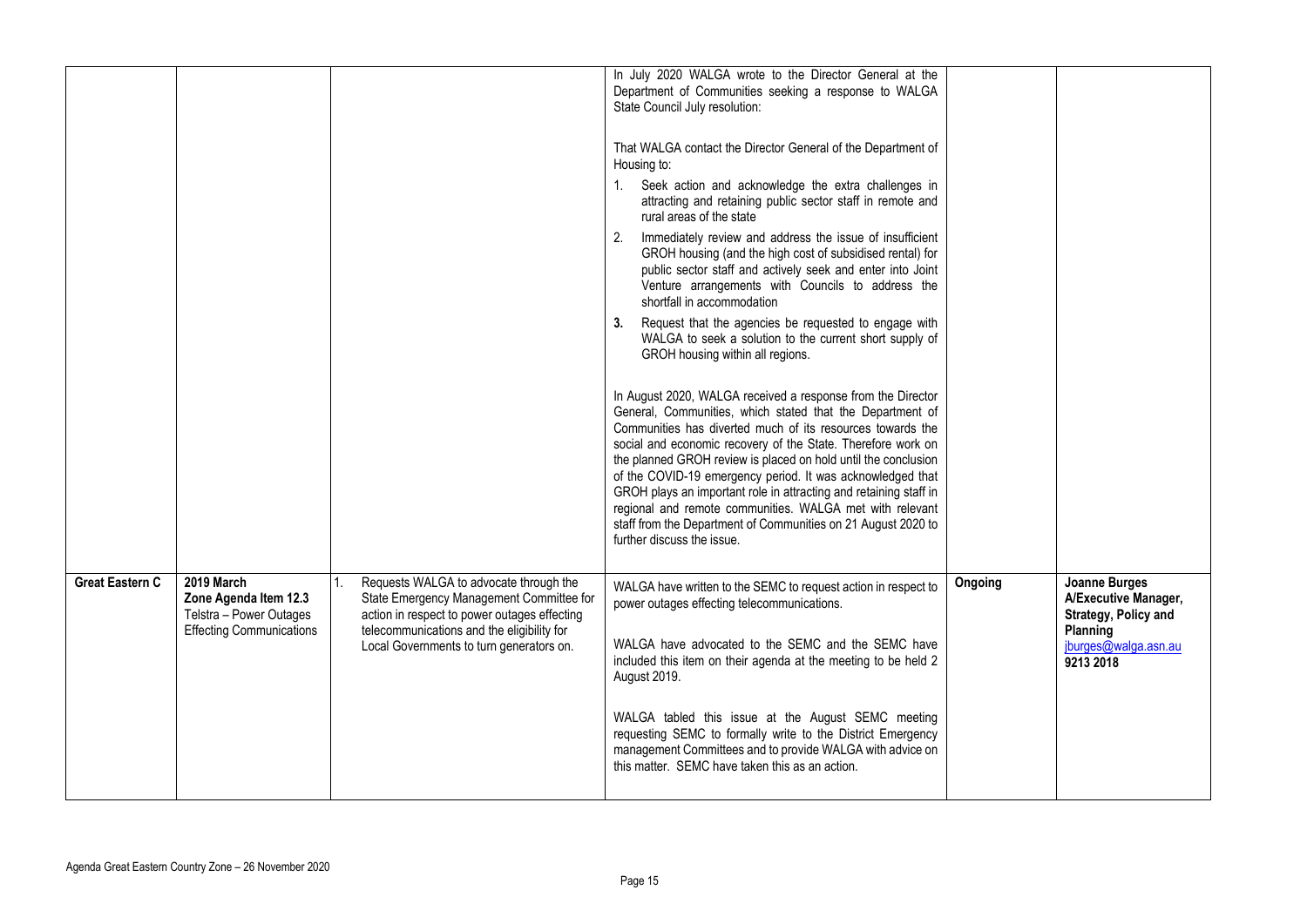|                 |                                                                                                     |                                                                                                                                                                                                                                                                                                                                            | The Zone will be provided with a copy of SEMC's response when<br>received.<br>This matter has been officially raised at SEMC, particularly the<br>sector is still awaiting a response.<br>WALGA tabled concerns of the sector at the State Emergency<br>Management Committee on Friday 13th December 2019.<br>Following this WALGA met with Telstra and discussed how we<br>can better understand the Telstra notification systems and how<br>Local Governments can access the information and key contacts<br>should this happen.<br>The key outcomes from the meeting were for Telstra to share a<br>series of fact sheets on topics relevant to the issues being faced<br>by your communities and provide key contact information in order<br>for these matters to be escalated or referred should you need to.<br>The first fact sheet provided by Telstra was on Power Outages<br>and was disseminated to all regional councils.<br>WALGA is currently assisting DFES with a Commonwealth grant<br>application with the aim of enhancing battery back-up service to<br>206 base stations across Western Australia. A DFES<br>representative is available to present to the Zone once the<br>outcome of the application is known. |         |                                                                                                                       |
|-----------------|-----------------------------------------------------------------------------------------------------|--------------------------------------------------------------------------------------------------------------------------------------------------------------------------------------------------------------------------------------------------------------------------------------------------------------------------------------------|---------------------------------------------------------------------------------------------------------------------------------------------------------------------------------------------------------------------------------------------------------------------------------------------------------------------------------------------------------------------------------------------------------------------------------------------------------------------------------------------------------------------------------------------------------------------------------------------------------------------------------------------------------------------------------------------------------------------------------------------------------------------------------------------------------------------------------------------------------------------------------------------------------------------------------------------------------------------------------------------------------------------------------------------------------------------------------------------------------------------------------------------------------------------------------------------------------------------------------------|---------|-----------------------------------------------------------------------------------------------------------------------|
| Great Eastern C | 2020 February 26<br>Zone Agenda Item 7.1<br><b>Federal Government</b><br><b>Drought Communities</b> | That the Great Eastern Country Zone requests<br>WALGA, in consultation with ALGA, to liaise with<br>the WA State Government Ministers for Water,<br>Agriculture and Environment to provide a<br>coordinated holistic response in respect to the<br>ongoing drying climate issues and access to the<br>Drought Communities Funding Program. | <b>State Council Resolution</b><br>That State Council endorse the recommendation from the Great<br>Eastern Country Zone relating to the Federal Government<br>Drought Communities Program.<br>• That the Great Eastern Country Zone requests WALGA, in<br>consultation with ALGA, to liaise with the WA State<br>Government Ministers for Water, Agriculture and<br>Environment to provide a coordinated holistic response in<br>respect to the ongoing drying climate issues and access to<br>the Drought Communities Funding Program.<br>RESOLUTION 37.1/2020<br>WALGA has met with the WA Minister for Water Chief of Staff<br>and is lobbying through both the State and ALGA for a third round<br>of funding, bespoke to Western Australia.                                                                                                                                                                                                                                                                                                                                                                                                                                                                                      | Ongoing | <b>Joanne Burges</b><br>A/Executive Manager,<br>Strategy, Policy and<br>Planning<br>jburges@walga.asn.au<br>9213 2018 |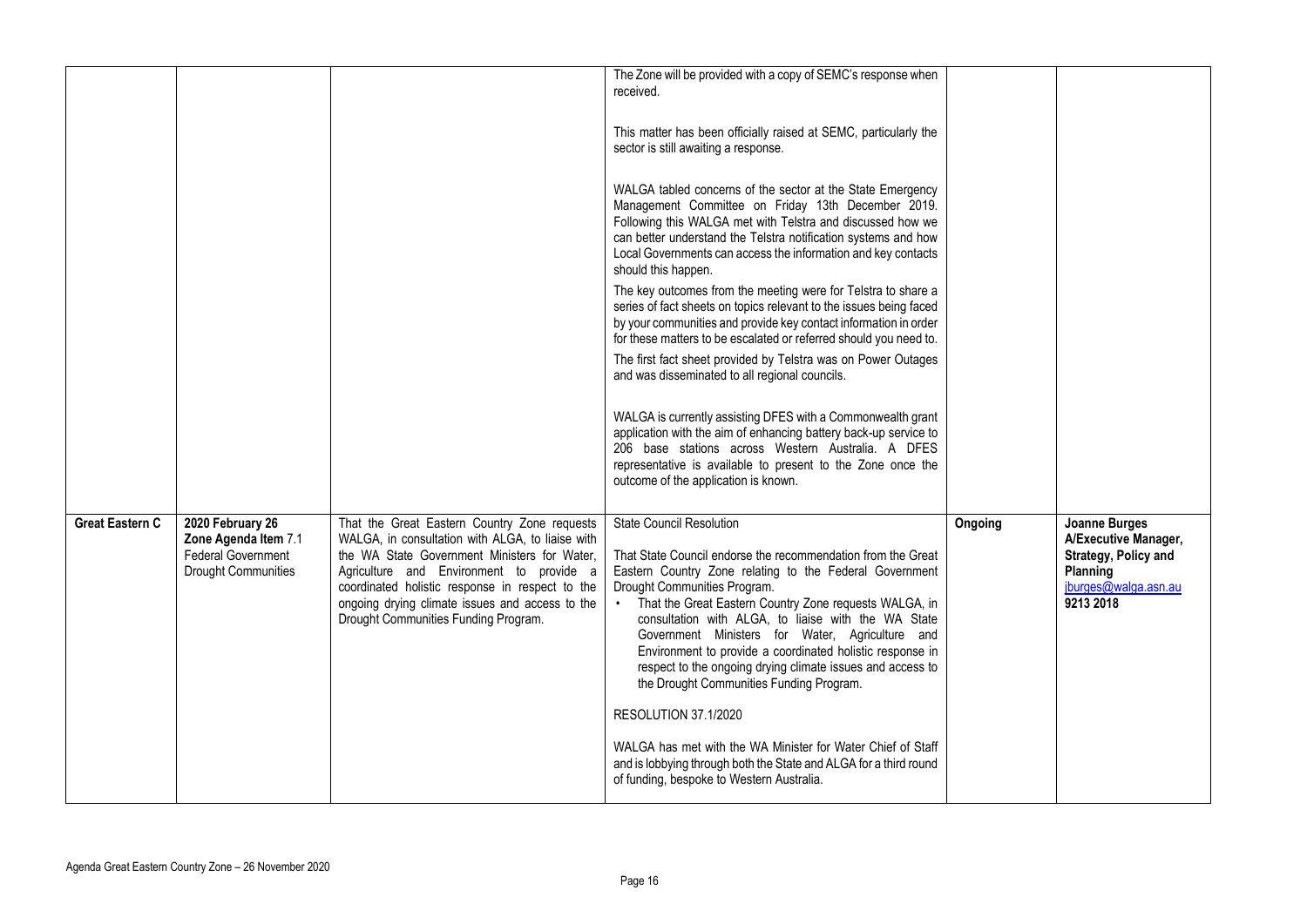| <b>Great Eastern C</b> | 2018 November 29<br>Zone Agenda Item 7.3<br><b>Container Deposit Scheme</b><br>Locations | That the Great Eastern Country Zone requests that:<br>All Local Governments be guaranteed,<br>1.<br>as a minimum, one flexible refund point<br>in their area.<br>A flexible access point should be defined<br>2.<br>as a refund point which, as a minimum,                                                                             | WALGA has written to the Minister for Agriculture, Minister for<br>Water and the Minister for Local Government on the issue,<br>seeking their support to review the drought funding mechanisms<br>for Western Australia. At the WALGA webinar on May 8 <sup>th</sup> , the<br>Minister for Agriculture committed to advocating to the<br>Commonwealth in conjunction with WALGA.<br>On August 7 the WALGA Deputy President met with Senator<br>Dean Smith as part of the advocacy approach, and WALGA is<br>now writing to all Western Australian Federal Government<br>members to also request additional funding for the National On-<br>Farm Emergency Water Infrastructure Rebate Scheme.<br>WALGA has also met with Senator Brockman, and is also in<br>discussion with Minister MacTiernans Chief of Staff on the issue.<br>Correspondance from Minister Littleproud received in October<br>highlighted that the Regional Drought Resilience Planning<br>Program details are still being worked through with the State<br>Government, who are yet to commit to co-funding the program.<br>WALGA is currently seeking an assurance from Minister<br>MacTiernan that it will.<br>The Container Deposit Scheme was launched in October 2020.<br>Not all Shires received a flexible refund point in their area.<br>A network of more than 200 refund points have opened across<br>WA. This will expand to a minimum of 229 refund points by 30<br>June 2021. Refund point locations, hours of operation and<br>contact details are available on the Containers for Change | November 2020 | Joanne Burges<br>A/Executive Manager,<br>Strategy, Policy and<br>Planning<br>iburges@walga.asn.au<br>9213 2018 |
|------------------------|------------------------------------------------------------------------------------------|----------------------------------------------------------------------------------------------------------------------------------------------------------------------------------------------------------------------------------------------------------------------------------------------------------------------------------------|-----------------------------------------------------------------------------------------------------------------------------------------------------------------------------------------------------------------------------------------------------------------------------------------------------------------------------------------------------------------------------------------------------------------------------------------------------------------------------------------------------------------------------------------------------------------------------------------------------------------------------------------------------------------------------------------------------------------------------------------------------------------------------------------------------------------------------------------------------------------------------------------------------------------------------------------------------------------------------------------------------------------------------------------------------------------------------------------------------------------------------------------------------------------------------------------------------------------------------------------------------------------------------------------------------------------------------------------------------------------------------------------------------------------------------------------------------------------------------------------------------------------------------------------------------------------------------|---------------|----------------------------------------------------------------------------------------------------------------|
|                        |                                                                                          | is open 16 hours each two week period,<br>including at least 8 hours at weekends<br>The State Government provide appropriate funding<br>for the refund points.                                                                                                                                                                         | website.<br>https://www.containersforchange.com.au/wa/                                                                                                                                                                                                                                                                                                                                                                                                                                                                                                                                                                                                                                                                                                                                                                                                                                                                                                                                                                                                                                                                                                                                                                                                                                                                                                                                                                                                                                                                                                                      |               |                                                                                                                |
| <b>Grt Eastern C</b>   | 2020 25 June Zone<br>Agenda Item 7.3<br>Telecommunications-<br>Minister Response         | That WALGA again raise the issue of lack of<br>communication when power outages occur with the<br>State Emergency Management Committee (SEMC)<br>and the Federal/State Government politicians<br>advising of the lack of response from Telstra on this<br>issue and the extreme concern in an emergency<br>situation that this causes. | WALGA has met with the Executive Manager of Corporate<br>Services DFES to discuss a funding application to the<br>Commonwealth for application to the Commonwealth resilience<br>improvement funding package.<br>It has several key pillars, namely:<br>1. \$7m for installing 2000 satellite dishes onto fire<br>stations<br>2. \$18m for hardening the mobile phone network<br>- stage 1 of \$10m will be providing battery back-up                                                                                                                                                                                                                                                                                                                                                                                                                                                                                                                                                                                                                                                                                                                                                                                                                                                                                                                                                                                                                                                                                                                                       | November 2020 | Joanne Burges<br>A/Executive Manager,<br>Strategy, Policy and<br>Planning<br>jburges@walga.asn.au<br>9213 2018 |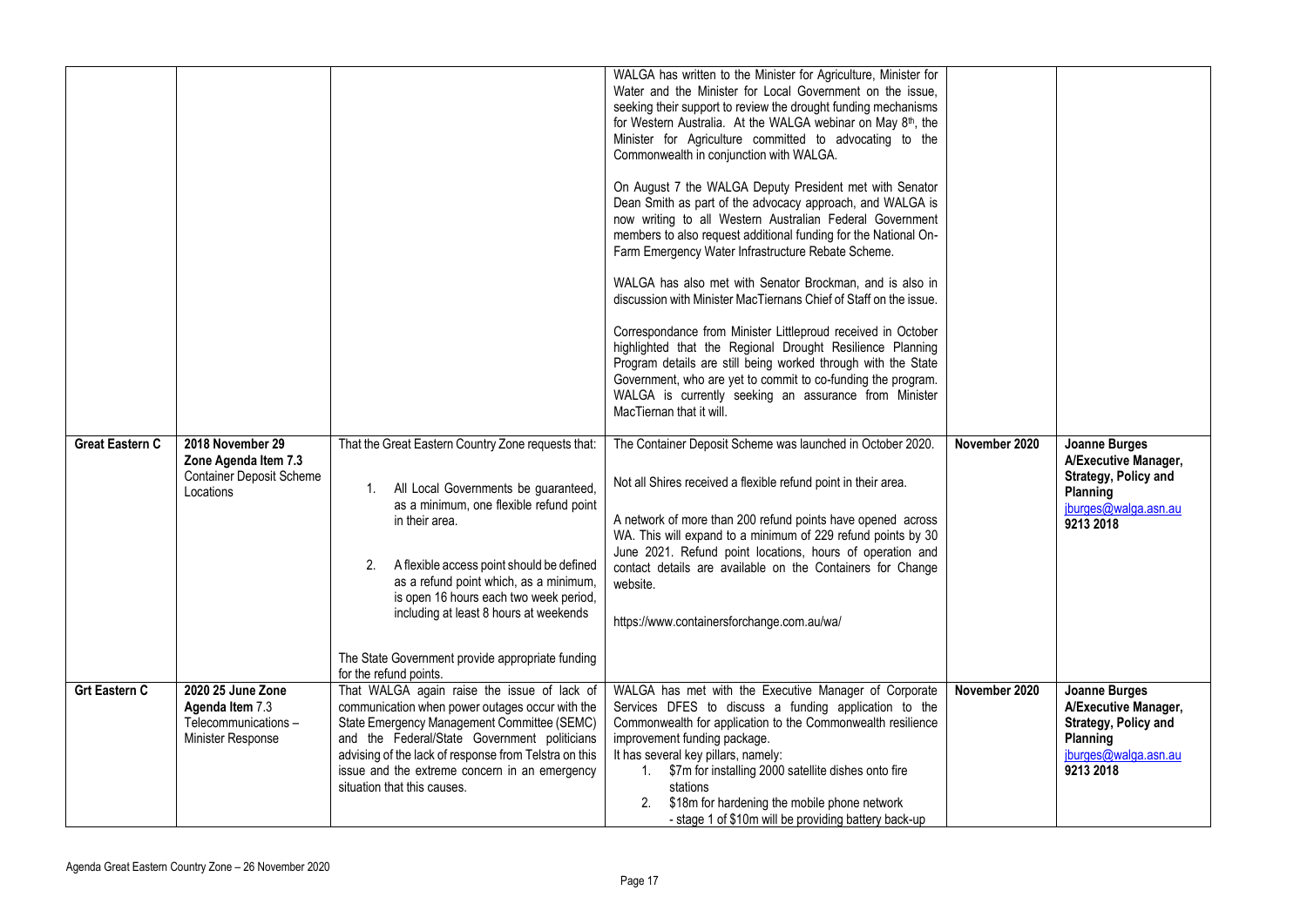|                      |                                                                                                           |                                                                                                                                                                                                                                                                                                                                                                                                                                                                                            | for towers and extending battery life - for those<br>towers delivered in rounds 1 and 2 of the Mobile<br>Black Spot Program. Also includes generators in<br>some cases.<br>- stage 2 will be a grants program for further<br>hardening work<br>\$10m for the expansion of mobile satellite<br>3.<br>communications capability<br>- \$1.7m for NBN Co to expand its fleet of Sky Muster<br>trucks and 12 portable satellite FlyAway kits<br>- \$8.3m for competitive grants<br>WALGA is in discussion with DFES as to the priority elements<br>that would constitute a WA funding bid to assist in resolving the<br>telecommunications issue.                                                      |               |                                                                                                                                       |
|----------------------|-----------------------------------------------------------------------------------------------------------|--------------------------------------------------------------------------------------------------------------------------------------------------------------------------------------------------------------------------------------------------------------------------------------------------------------------------------------------------------------------------------------------------------------------------------------------------------------------------------------------|---------------------------------------------------------------------------------------------------------------------------------------------------------------------------------------------------------------------------------------------------------------------------------------------------------------------------------------------------------------------------------------------------------------------------------------------------------------------------------------------------------------------------------------------------------------------------------------------------------------------------------------------------------------------------------------------------|---------------|---------------------------------------------------------------------------------------------------------------------------------------|
| <b>Grt Eastern C</b> | 2020 25 June Zone<br>Agenda Item Zone<br><b>Comment</b>                                                   | That WALGA advocate to the Federal<br>$1_{-}$<br>Government to request additional funding<br>for the National On-Farm Emergency Water<br>Infrastructure Rebate Scheme as the fund<br>has been fully subscribed one year into a<br>three year program.<br>2. That WALGA advocate to the State<br>Government to reinstate the Farm Water<br>Rebate Scheme.                                                                                                                                   | On August 7 the WALGA Deputy President met with Senator<br>Dean Smith as part of the advocacy approach, and WALGA is<br>wrote to all Western Australian Federal Government members<br>requesting additional funding for the National On-Farm<br>Emergency Water Infrastructure Rebate Scheme.<br>Correspondance received from Minister Littleproud on October<br>20 highlighted his announcement with Minister Pitt on October 2<br>that a further \$50m would be made available for the this financial<br>year for the Scheme.<br>WALGA is continuing discussions with the State Government for<br>the reinstating of the Farm Water Rebate Scheme.                                              | November 2020 | <b>Joanne Burges</b><br>A/Executive Manager,<br>Strategy, Policy and<br>Planning<br>jburges@walga.asn.au<br>9213 2018                 |
| <b>Grt Eastern C</b> | 2020 2 September State<br>Council Agenda Item 5.5<br><b>Local Government Review</b><br>Panel Final Report | That the Great Eastern Country Zone supports all<br>matters for decision on the September 2020 State<br>Council Agenda, subject to the below:<br>That WALGA's position on recommendation 25c be<br>changed from support to oppose<br>That WALGA's position on recommendation on 22<br>be changed from consult to oppose<br>That WALGA's position on recommendation 38c to<br>38e be changed from support to conditionally<br>support (request to be in conjunction of the 4 year<br>cycle) | WALGA State Council considered all Zones positions on the<br>Panel's report and resolved as follows;<br>That WALGA:<br>1. Acknowledges the panel report and the recommendations<br>received from Zones and continue to work with the<br>Government to undertake further consultation on the<br>recommendations contained therein;<br>2. Requests a formal commitment from the Minister for Local<br>Government that the Local Government Sector be<br>consulted on the Draft Local Government Bill in line with the<br>State / Local Government Partnership Agreement and that<br>WALGA actively participates in the legislative drafting<br>process to develop the new Local Government Act; and | November 2020 | <b>Tony Brown</b><br><b>Executive Manager</b><br>Governance and<br><b>Organisational Services</b><br>9213 2051<br>tbrown@walga.asn.au |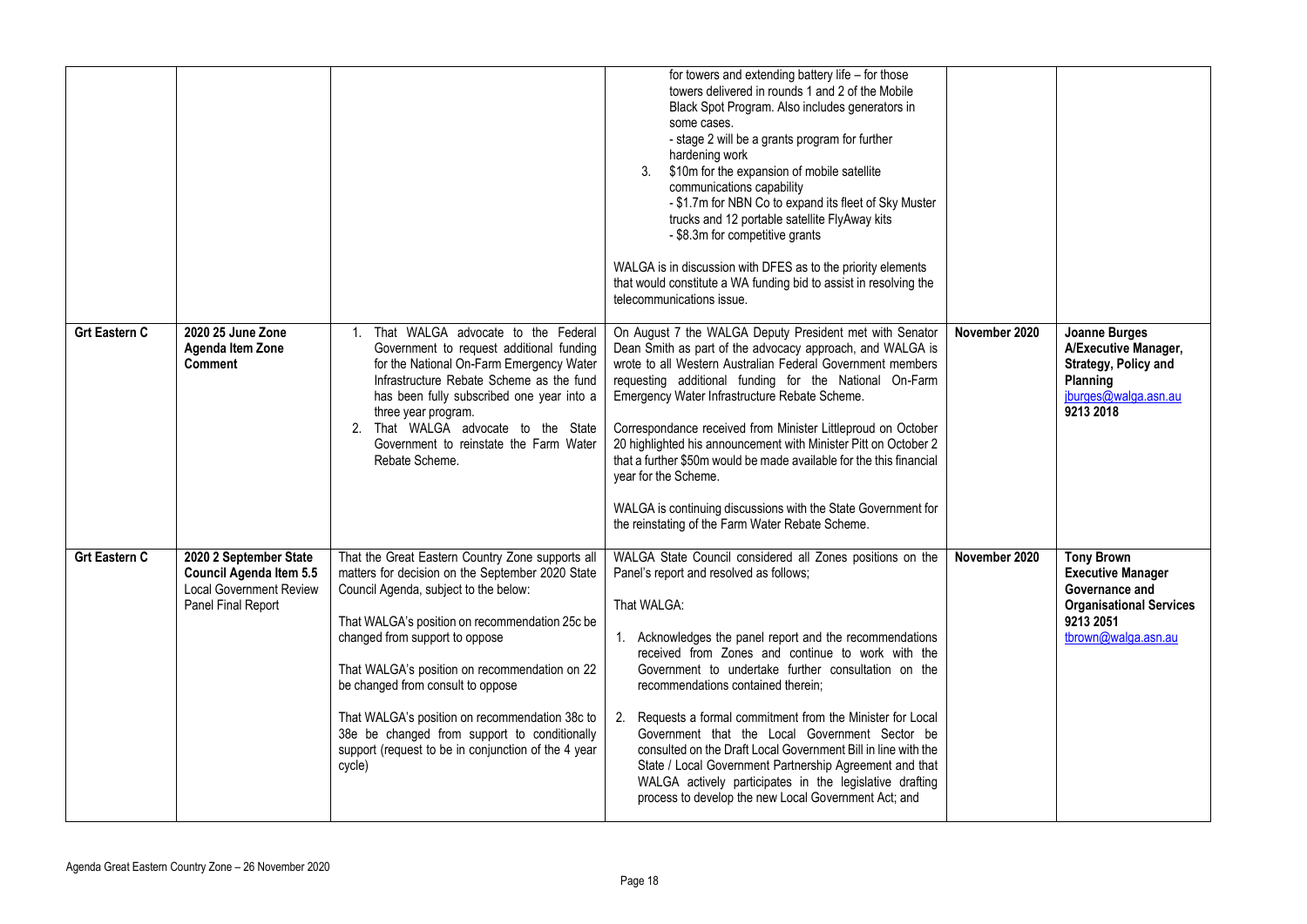| That WALGA's position on recommendation to 46<br>Strongly encourages individual Local Governments to<br>3.<br>be changed from support to conditionally support<br>consider responding to the recommendations of the panel<br>report and advise WALGA of their submissions by 31<br>(one size doesn't fit all).<br>October 2020.<br>That WALGA's position on recommendation to 54c<br>be changed from support to oppose<br>RESOLUTION 119.4/2020<br>That WALGA's position on recommendation to 55h<br>WALGA is preparing an advocacy document bringing together |  |
|----------------------------------------------------------------------------------------------------------------------------------------------------------------------------------------------------------------------------------------------------------------------------------------------------------------------------------------------------------------------------------------------------------------------------------------------------------------------------------------------------------------------------------------------------------------|--|
| be changed from support to oppose<br>the outcomes of the 3 recent reports being;<br>Panel report<br>That WALGA's position on recommendation to 551<br>Select Committee report<br>be changed from support to oppose<br>City of Perth report<br>The paper will look at considering advocacy positions on 13 key<br>issues. This paper will be considered as part of the December<br>State Council agenda.                                                                                                                                                        |  |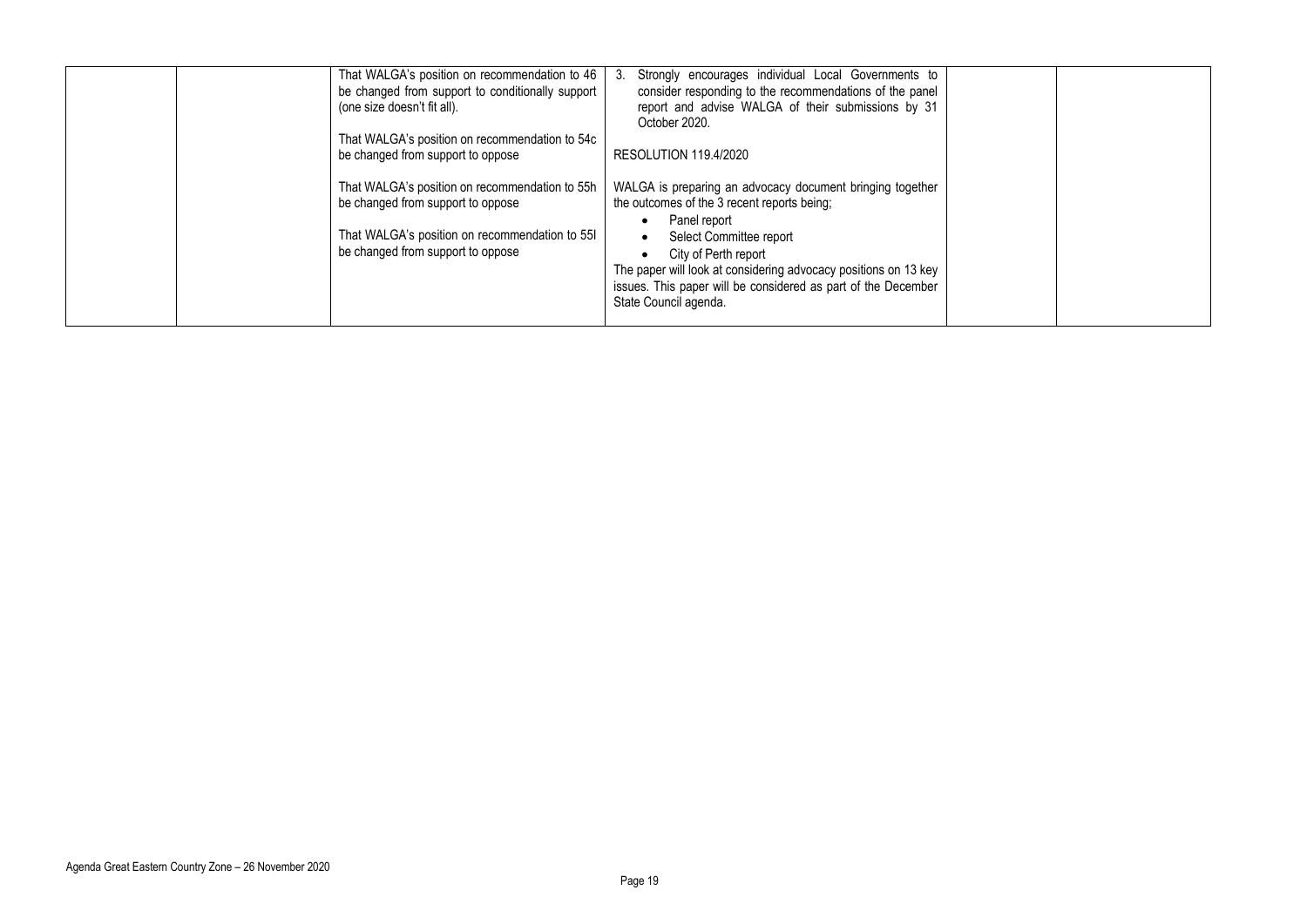#### **ZONE COMMENT**

This is an opportunity for Member Councils to consider the response from WALGA in respect to the matters that were submitted at the previous Zone Meeting.

#### **RECOMMENDATION**

**Moved: Cr Bachelor Seconded: Cr Harris**

**That the Great Eastern Country Zone WALGA November 2020 Status Report be noted.**

#### **CARRIED**

#### <span id="page-19-0"></span>**8.3 Review of WALGA State Council Agenda – Matters for Decision**

#### **Background**

WALGA State Council meets five times each year and as part of the consultation process with Member Councils circulates the State Council Agenda for input through the Zone structure.

The full State Council Agenda can be found via link: [State Council Agenda -](https://walga.asn.au/getattachment/dec003a5-2cca-4836-80a8-8868e06e4a08/Updated-Agenda-State-Council-2-December-2020.pdf) December 2020

The Zone is able to provide comment or submit an alternative recommendation that is then presented to the State Council for consideration.

#### **Matters for Decision**

**5.1 Local Government Act Review Advocacy Paper – Key Issues from Recent inquiries into Local Government**

#### **WALGA Recommendation**

That:

- 1. Ongoing advocacy relating to the Review of the *Local Government Act 1995* be noted; and,
- 2. The Advocacy Positions for a New Local Government Act*: Key issues from recent Inquiries into Local Government* – be endorsed.

#### ZONE COMMENT

The Great Eastern Country Zone would like to highlight their opposition to a recommendation from the Local Government Act Review Panel in relation to Elected Members and Candidates having to declare any political affiliations. The Zone believe that politics should not be involved in Local Government.

#### **5.2 Registration of Building Engineers**

#### **WALGA Recommendation**

That WAI GA:

1. Advise the Department of Mines Industry Regulation and Safety (DMIRS) that the registration of Building Engineers in WA is supported.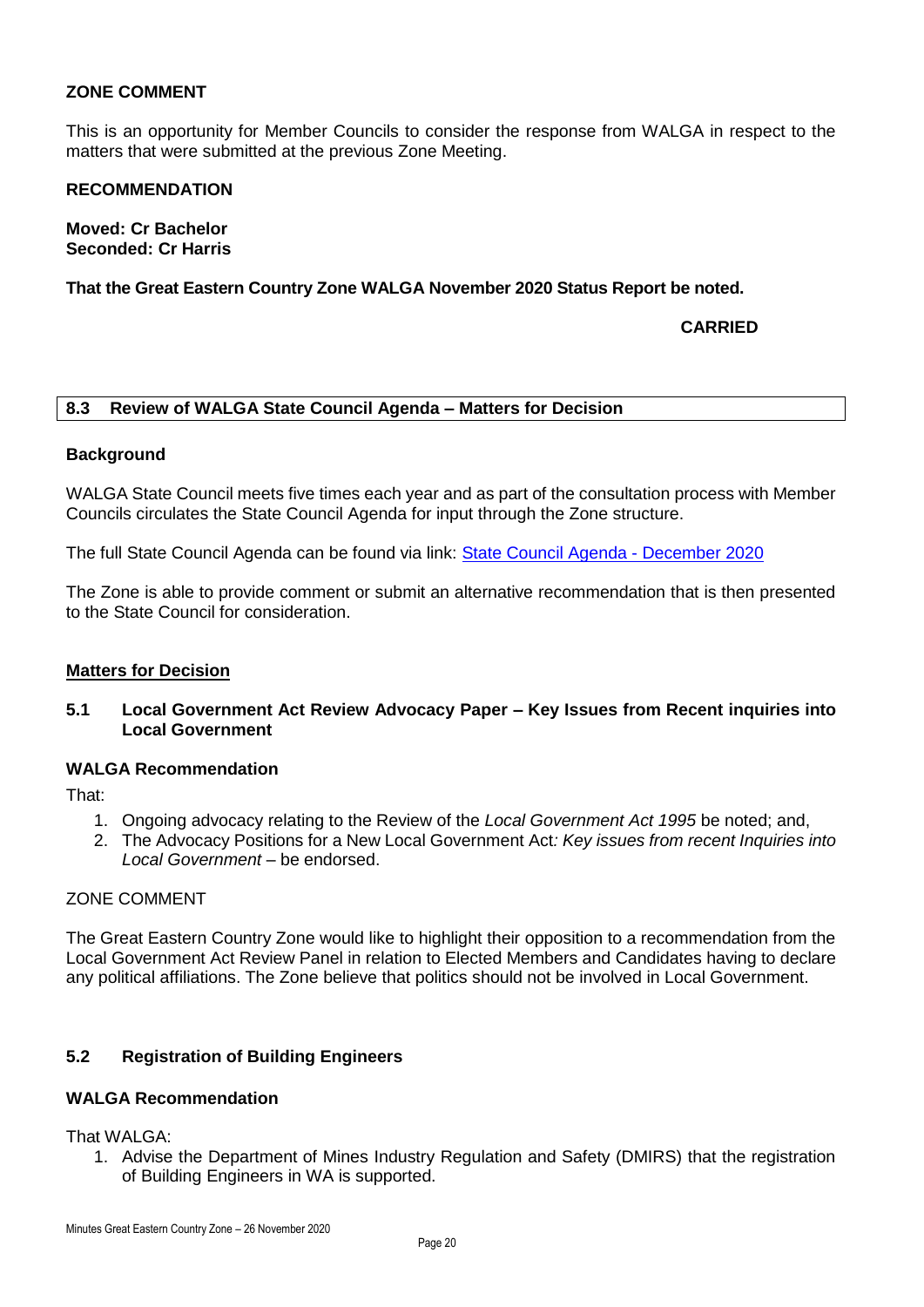- 2. Request that DMIRS also consider the registration of Electrical Engineers, Façade Engineers, Energy Assessors, Bush Fire Consultants, Access consultants, Swimming pool, Patio installers and Demolition contractors.
- 3. Request that DMIRS clarify that dilapidation reports may only be undertaken by Registered Engineers.
- 4. Provide this report to Department of Mines Industry Regulation and Safety as feedback on the Consultation Regulatory Impact Statement.

#### **5.3 Family and Domestic Violence**

#### **WALGA Recommendation**

That:

- 1. WA Local Governments recognise the prevalence, seriousness and preventable nature of family and domestic violence and the roles that Local Governments can play in addressing gender equity and promoting respectful relationships in their local community.
- 2. WALGA advocates to the State Government:
	- a. to define and communicate the role, responsibilities and expectations of Local Governments in family and domestic violence.
	- b. for adequate funding for family and domestic violence programs and services, particularly in regional areas.
	- c. for appropriate resources and funding be allocated to Local Governments to implement any particular roles and actions addressing family and domestic violence as defined in the State Strategy.
	- d. to provide support to Local Government in the broader rollout of the Prevention Toolkit for Local Government.
	- e. to continue advocacy to the Commonwealth Government for additional funding and support.
- 3. WALGA organises presentations for Local Governments that address family and domestic violence, as part of relevant events or webinars.

#### **5.4 Underground Power Policy**

#### **WALGA Recommendation**

That Local Government supports the:

- 1. continuation of cooperative arrangements between the State Government, Western Power and Local Government to progressively replace the overhead electricity distribution network in residential areas with underground power.
- 2. development of a new approach to identifying and prioritizing areas for investment in underground power, initiated by the need to invest in the overhead network to meet safety, reliability and capability requirements.
- 3. development of a new approach to allocating State Government resources to facilitate projects proceeding in areas with a high electricity network need and lower economic capacity of ratepayers while retaining a commitment to funding an average of 25% of program costs.
- 4. opportunity for Local Governments to initiate projects to convert areas to underground power be retained with Western Power to continue to contribute the amount recoverable as an efficient investment as calculated by the New Facilities Investment Test (NFIT).

#### **5.5 CEO Recruitment and Selection, Performance Review and Termination Standards Regulations**

- 1. That WALGA support the establishment of CEO Recruitment, Selection and Performance Review Standards subject to:
	- a) removal from the Regulations the requirement to re-advertise CEO positions after 10 year's continual service;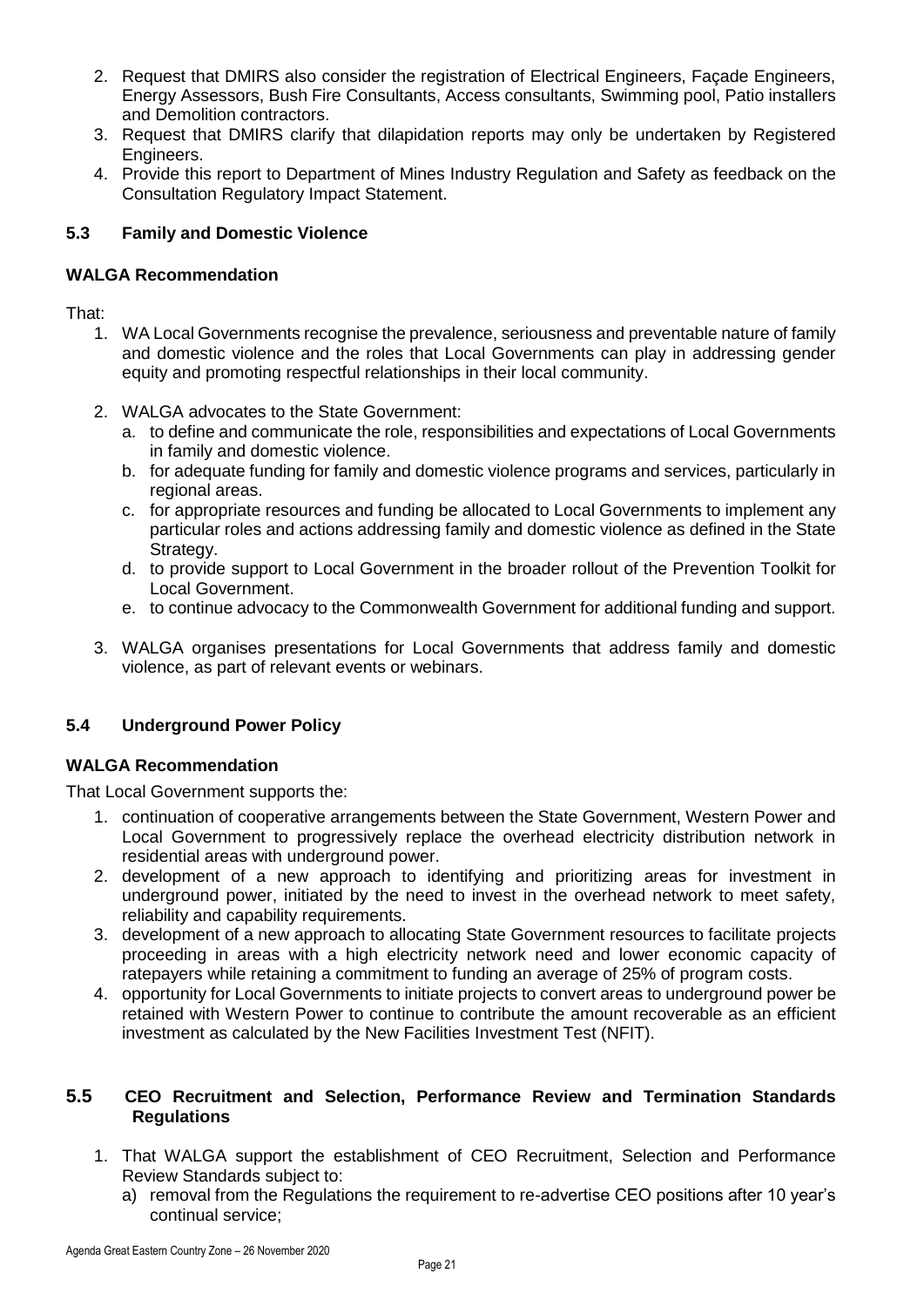- b) Encouraging, rather than mandating, the involvement of an independent person in the CEO Recruitment and Selection Process;
- c) The retention of Regulation 18C of the *Local Government (Administration) Regulations;*
- d) Deletion of the requirement under Regulation 18FB(4) to provide a copy of a council resolution certifying compliance with the CEO standards to the Departmental CEO;
- e) The conduct of an independent assessment of potential industrial and employment law consequences arising from the proposed regulations under Schedule 2, Division 4 'Standards for termination of employment of CEOs'; and
- f) Deferral of Regulation 18FC pending an independent assessment of the Schedule 2, Division 4 'Standards for termination of employment of CEOs'.
- 2. Seek that the CEO Recruitment and Selection, Performance Review and Termination Working Group be reconvened to oversee the development of CEO Standards Regulations.

#### **5.6 Model Code of Conduct for Council Members, Committee Members and Candidates Regulations**

That WALGA generally supports the *Local Government (Model Code of Conduct) Regulations 2020*  with *the following recommendations:* 

- a) Amend Division 2, Clause 4(d) to read *'identify and appropriately manage any conflict of interest';*
- b) Does not support the inclusion of local level complaints about alleged behavioural breaches and Local Governments dealing with complaints provisions in Division 3, Clauses 10 and 11; and
- c) Supports an external oversight body to manage local level complaints involving council members as prefaced in the *Local Government Review Panel Report, City of Perth Inquiry Report* and *Select Committee into Local Government Report,* to be considered in a future Local Government Act.

#### **RESOLUTION**

**Moved: Cr Flockart Seconded: Cr Wright**

**That the Great Eastern Country Zone supports all Matters for Decision as listed above in the 2 December 2020 State Council Agenda.**

**CARRIED**

#### <span id="page-21-0"></span>**8.4 Review of WALGA State Council Agenda – Matters for Noting / Information**

- **6.1 Infrastructure WA Discussion Paper**
- **6.2 Draft Amendments to the Planning and Development LPS Regs 2015**
- **6.3 State Planning Policy 3.1 R-Codes**
- **6.4 State and Federal Budgets 2020**
- **6.5 Noongar Heritage Agreement LG**
- **6.6 Aboriginal Cultural Heritage Bill Consultation**
- **6.7 LG Animal Welfare in Emergencies Grant**
- **6.8 2020 AGM Motions**
- **6.9 MWAC**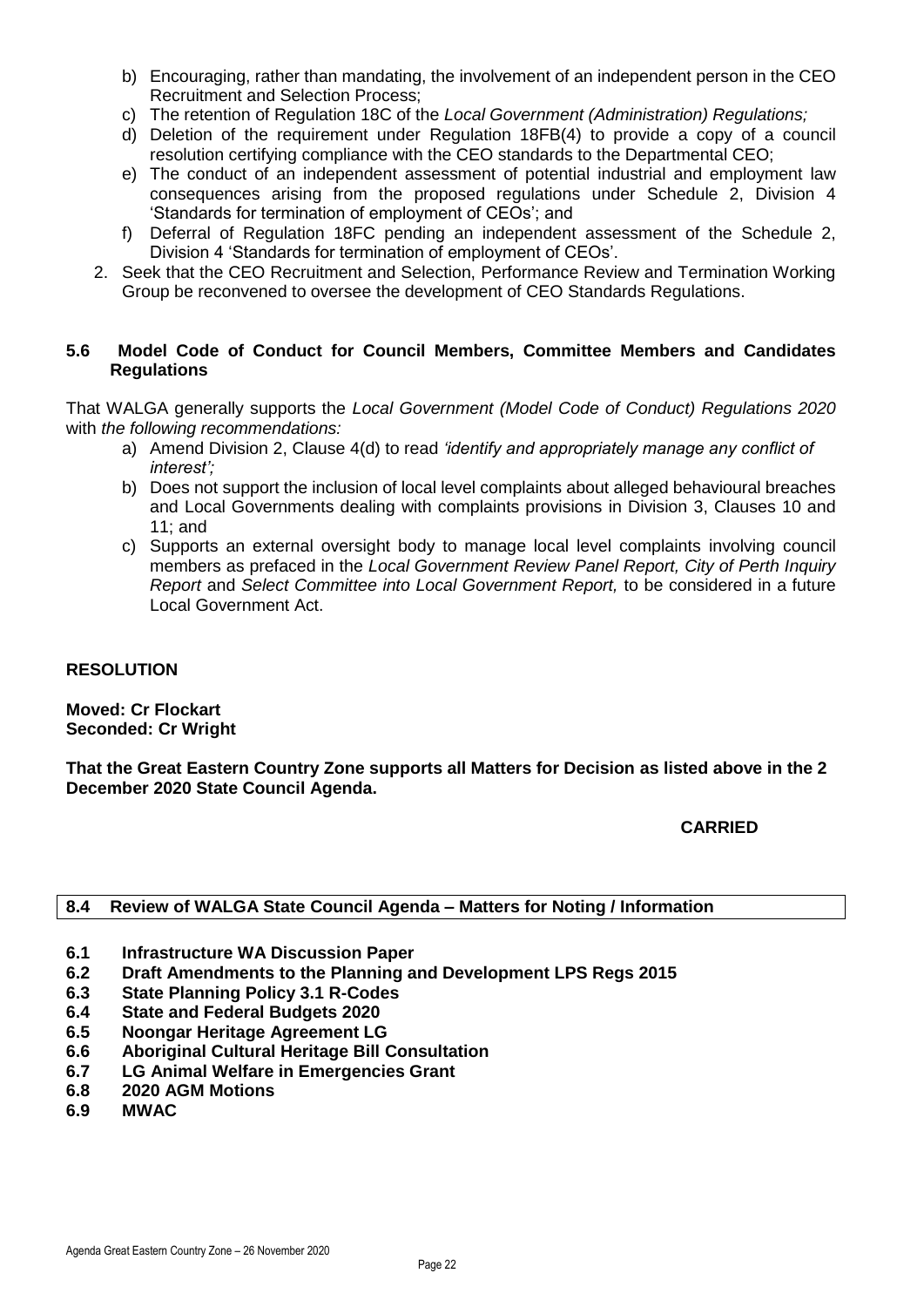#### <span id="page-22-0"></span>**8.5 Review of WALGA State Council Agenda – Organisational Reports**

#### **7.1 Key Activity Reports**

- **7.1.1 Report on Key Activities, Environment and Waste Unit**
- **7.1.2 Report on Key Activities, Governance and Organisational Services**
- **7.1.3 Report on Key Activities, Infrastructure**
- **7.1.4 Report on Key Activities, People and Place**

#### <span id="page-22-1"></span>**8.6 Review of WALGA State Council Agenda – Policy Forum Reports**

- **7.2 Policy Forum Reports**
	- **7.2.1 Mayors/Presidents Policy Forum**
	- **7.2.2 Mining Community Policy Forum**
	- **7.2.3 Container Deposit Legislation Policy Forum**
	- **7.2.4 Economic Development Forum**

#### **RESOLUTION**

**Moved: Cr O'Connell Seconded: Cr Flockhart**

**That the Great Eastern Country Zone notes the following reports contained in the WALGA December 2020 State Council Agenda.**

- **Matters for Noting/Information;**
- **Organisational Reports; and**
- **Policy Forum Report**

**CARRIED**

#### <span id="page-22-2"></span>**8.7 WALGA President's Report**

The WALGA President's Report is attached to the Agenda.

**RECOMMENDATION**

**Moved: Cr Waters Seconded: Cr Day**

#### **That the Great Eastern Country Zone notes the WALGA President's Report**

#### **CARRIED**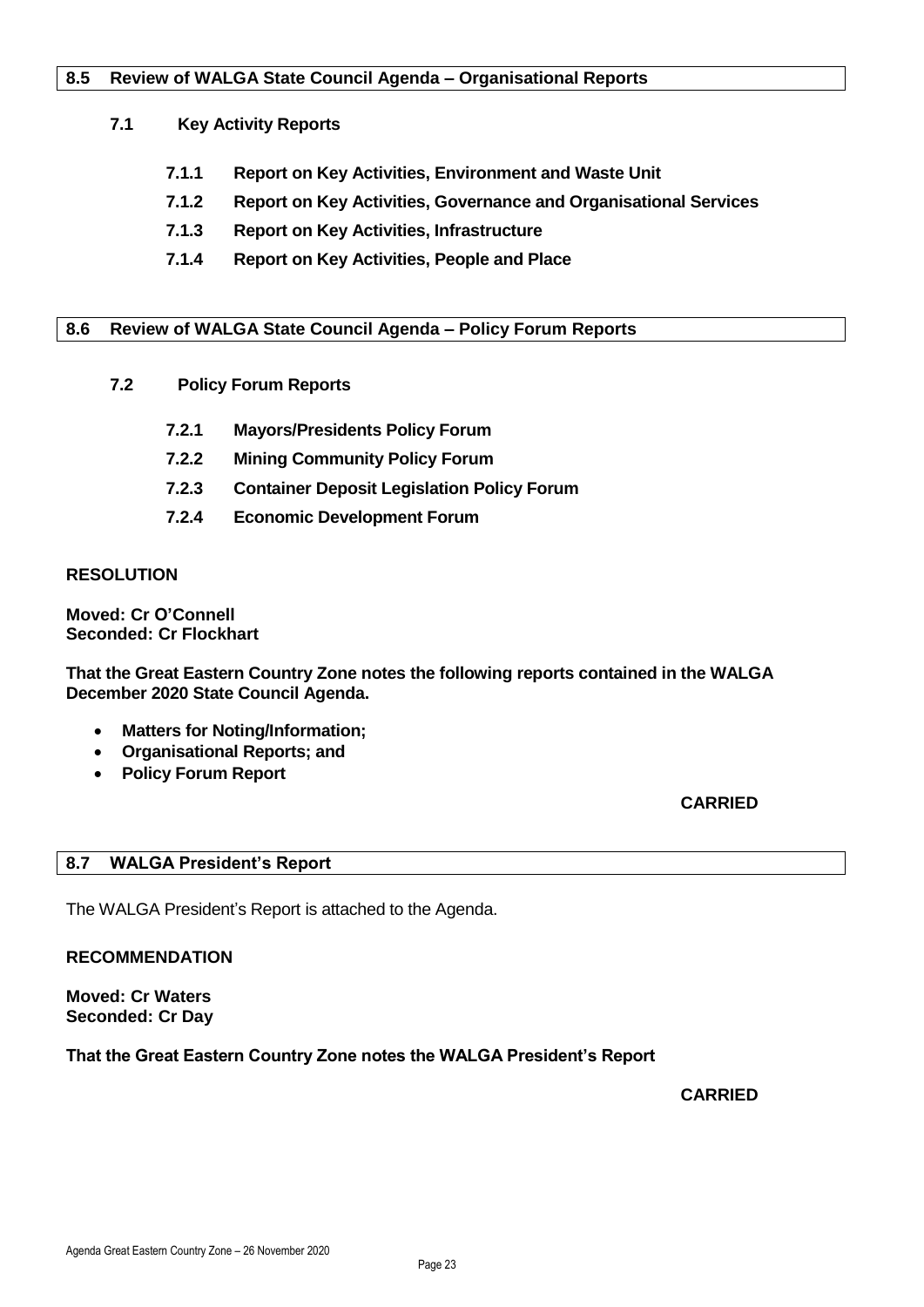#### <span id="page-23-0"></span>**9. MEMBERS OF PARLIAMENT**

Kathleen Brown, Electorate Officer for Mia Davies MLA advised that Mia has been following the drought issue closely and has recently written to Federal Minister David Littleproud and will forward a copy of Mia's letter to the Zone for distribution to Members.

#### <span id="page-23-1"></span>**10. AGENCY REPORTS**

#### <span id="page-23-2"></span>**10.1 Department of Local Government, Sport and Cultural Industries**

Julie Knight and Jennifer Collins from the Department of Local Government, Sport and Cultural Industries updateed the Zone.

#### **Noted**

#### <span id="page-23-3"></span>**10.2 Main Roads Western Australia**

Mr Craig Manton provided an update to the next Zone meeting.

Presentation attached – Attachment 3

#### <span id="page-23-4"></span>**Noted**

#### **10.3 Wheatbelt RDA**

Mandy Walker, RDA Wheatbelt presented to the Zone. Report was attached with the Agenda.

Presentation attached – Attachment 4

#### **Noted**

#### **10.4 Water Corporation**

Mike Roberts, Regional Manager, Goldfields and Agriculture Region, introduced himself and advised that he looks forward to working with all Local Governments in the Zone.

#### **Noted**

#### <span id="page-23-5"></span>**11. EMERGING ISSUES**

#### **11.1 Community Support**

Cr Strange thanked the Zone for the support provided to the Shire of Bruce Rock following the fire destroying the Bruce Rock General Store. The support from neighbouring Local Governments and Communities was very much appreciated.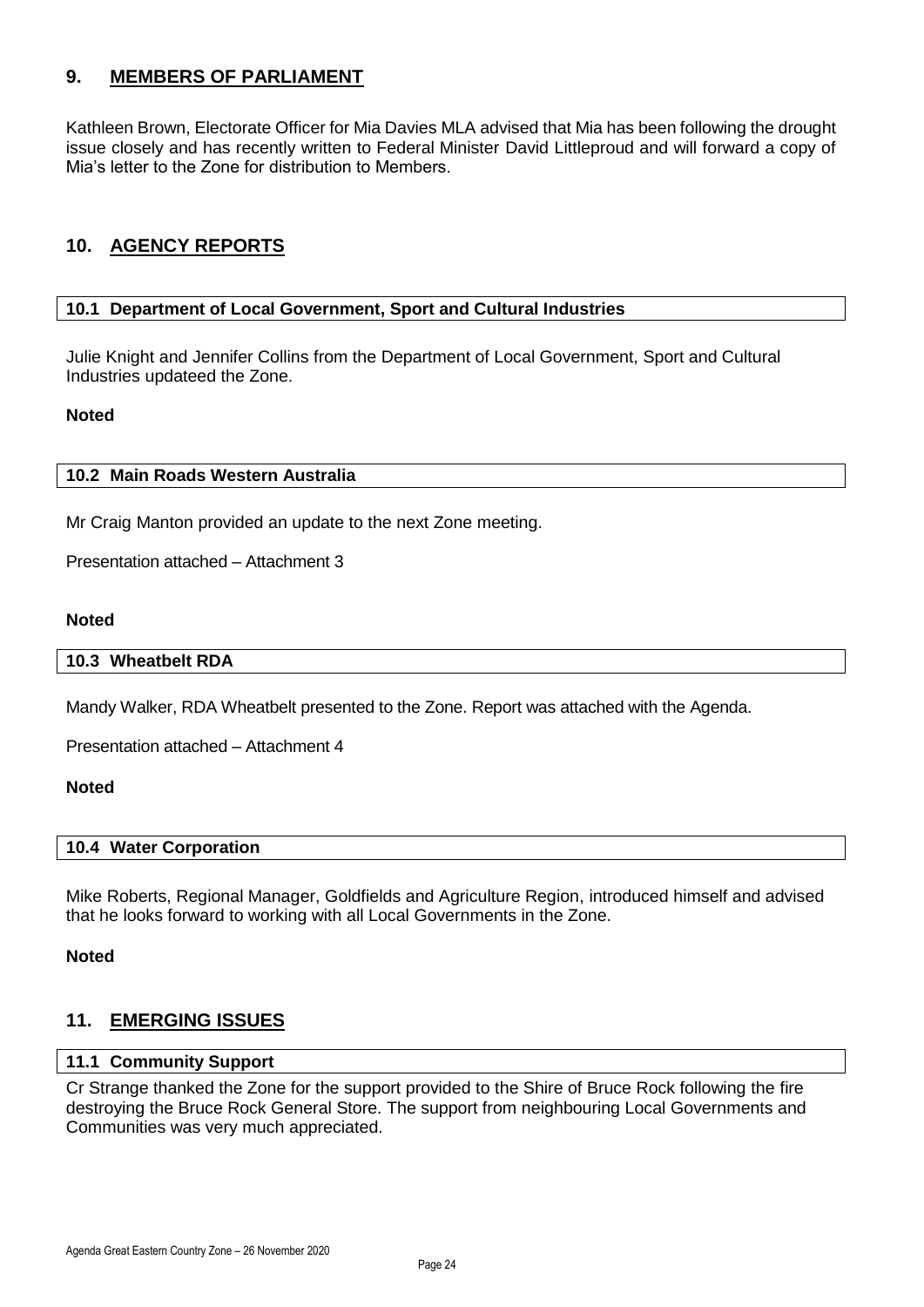#### **11.2 Shire of Mount Marshall**

John Nuttell, CEO Shire of Mount Marshall, would like to thank neighbouring Local Governments and Communities for their support shown to the Shire President of Mount Marshall and the Mount Marshall community in respect to the recent tragedies in the area.

#### <span id="page-24-0"></span>**12. URGENT BUSINESS**

**NIL**

#### <span id="page-24-1"></span>**13. DATE, TIME AND PLACE OF NEXT MEETINGS**

The next meeting of the Great Eastern Country Zone will be held in Kellerberrin on Monday 22 February 2020, commencing at 9.30am.

#### <span id="page-24-2"></span>**14. CLOSURE**

There being no further business the Chair declared the meeting closed at 12.14pm